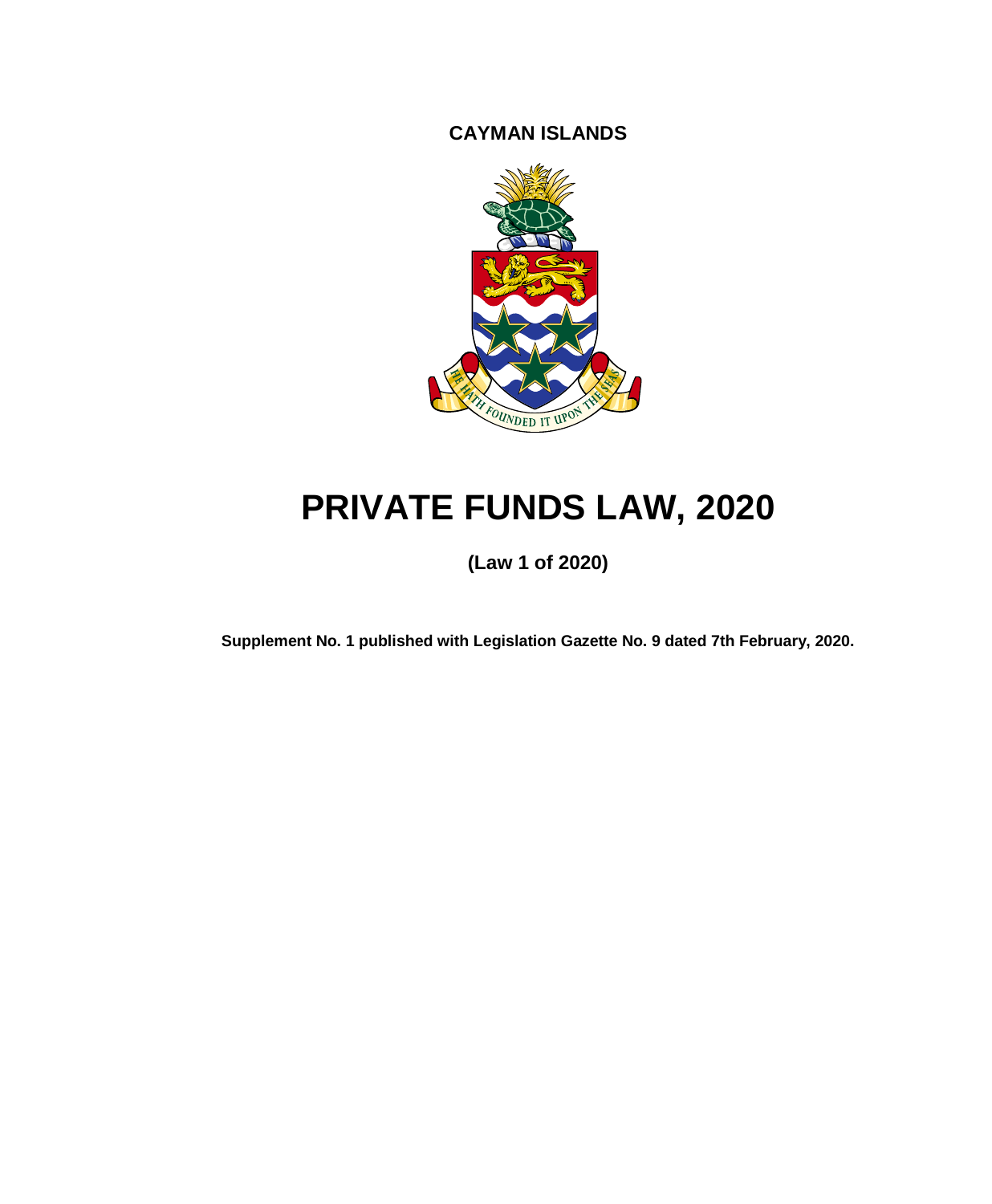## **PUBLISHING DETAILS**

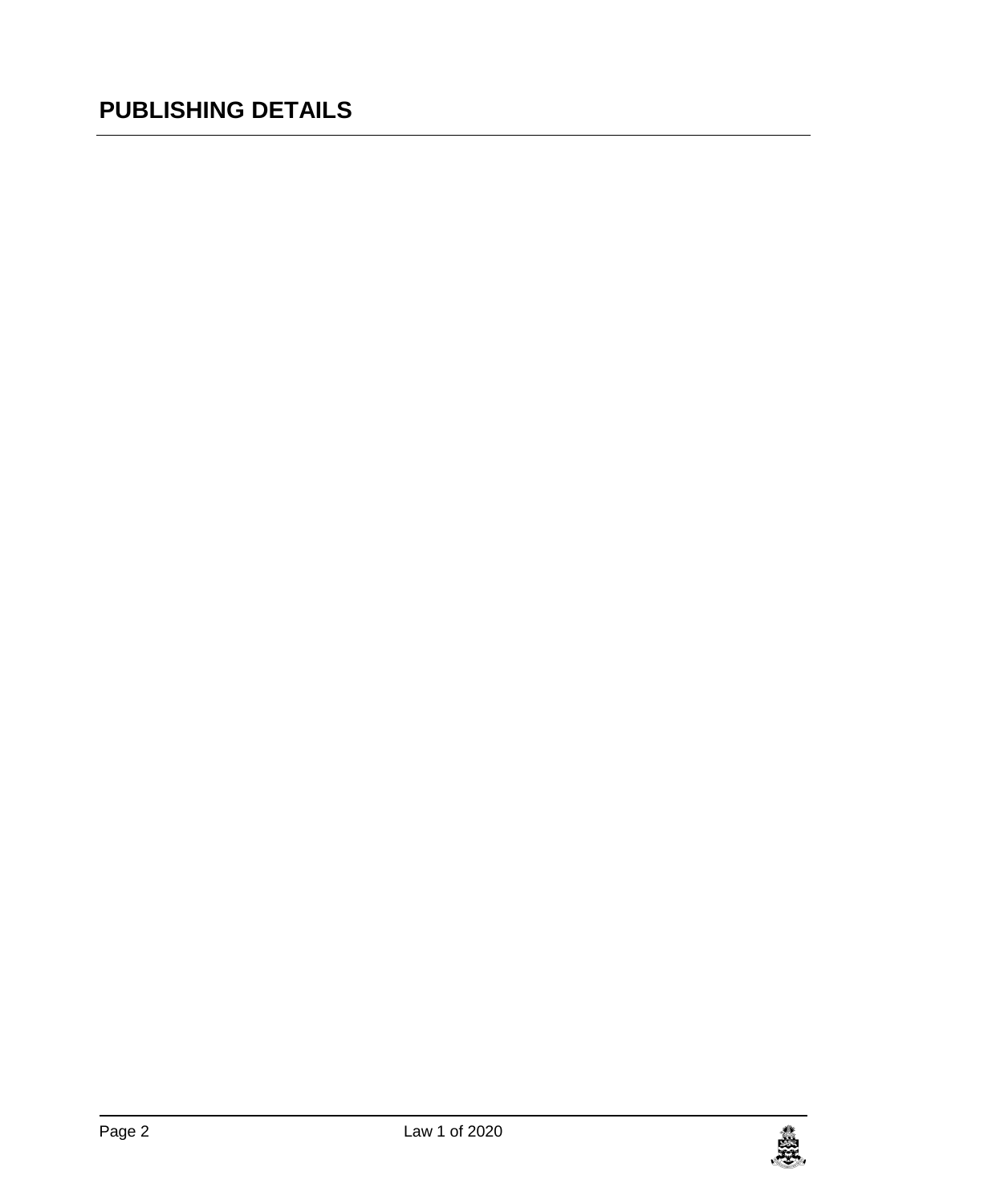#### **CAYMAN ISLANDS**



## PRIVATE FUNDS LAW, 2020

### **Arrangement of Sections**

#### Section

Page

#### **PART 1 - PRELIMINARY**

#### **PART 2 - REGISTRATION**

### **PART 3 - OPERATING CONDITIONS FOR PRIVATE FUNDS**

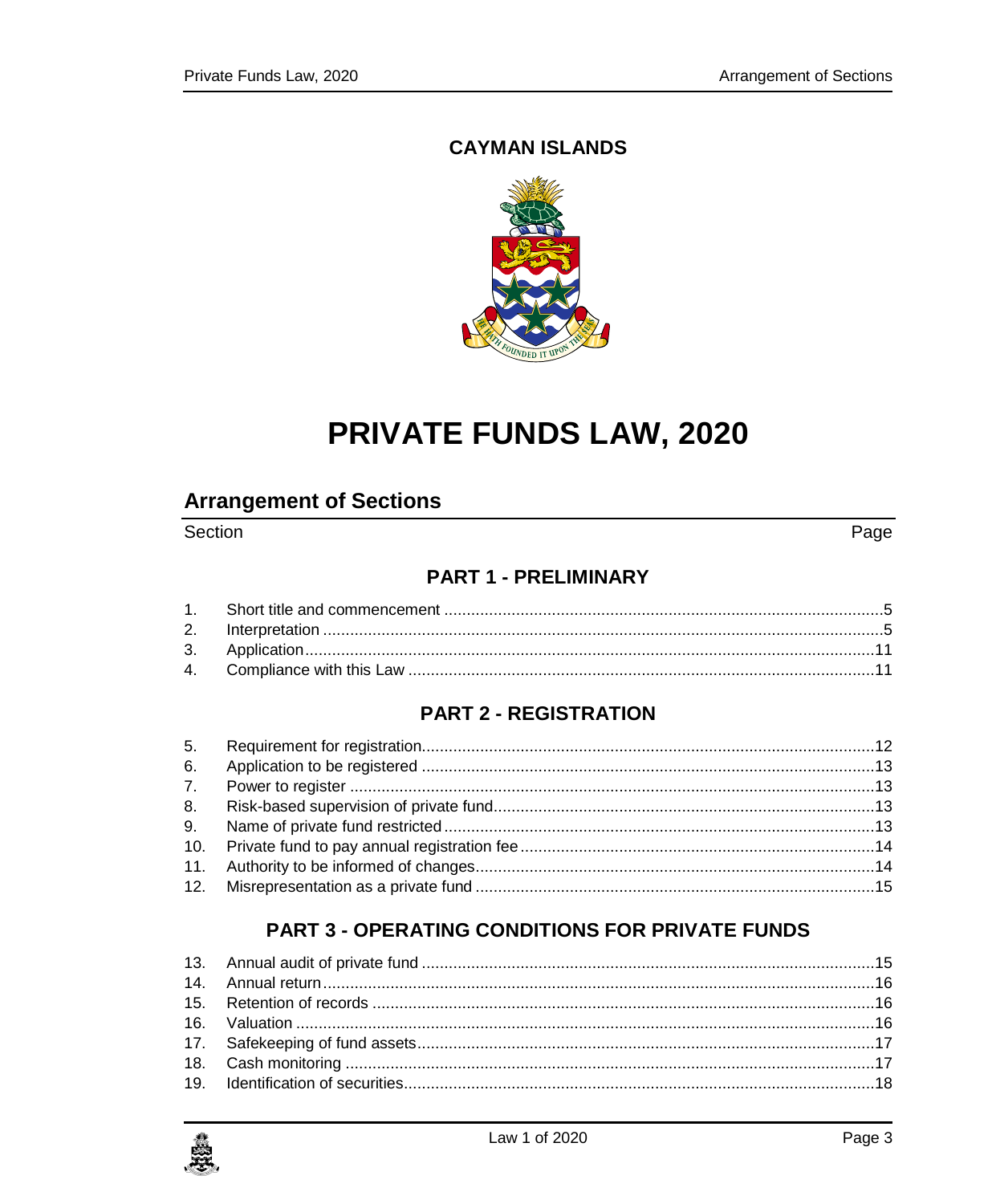#### **PART 4 - [SUPERVISION AND ENFORCEMENT](#page-17-1)**

| 22. Authority may require information in respect of an alleged breach of section 5 19 |  |
|---------------------------------------------------------------------------------------|--|
|                                                                                       |  |

#### **PART 5 - [DUTIES AND POWERS OF THE AUTHORITY](#page-19-0)**

| 26. Powers of Authority, etc., to search in accordance with search warrant 23 |  |
|-------------------------------------------------------------------------------|--|
|                                                                               |  |

#### **PART 6 - [MISCELLANEOUS PROVISIONS](#page-23-1)**

| 30. | Exemption from compliance with Trade and Business Licensing Law (2019 Revision) 26 |    |  |
|-----|------------------------------------------------------------------------------------|----|--|
|     |                                                                                    |    |  |
|     |                                                                                    |    |  |
|     |                                                                                    |    |  |
|     | <b>SCHEDULE</b>                                                                    | 29 |  |
|     |                                                                                    |    |  |

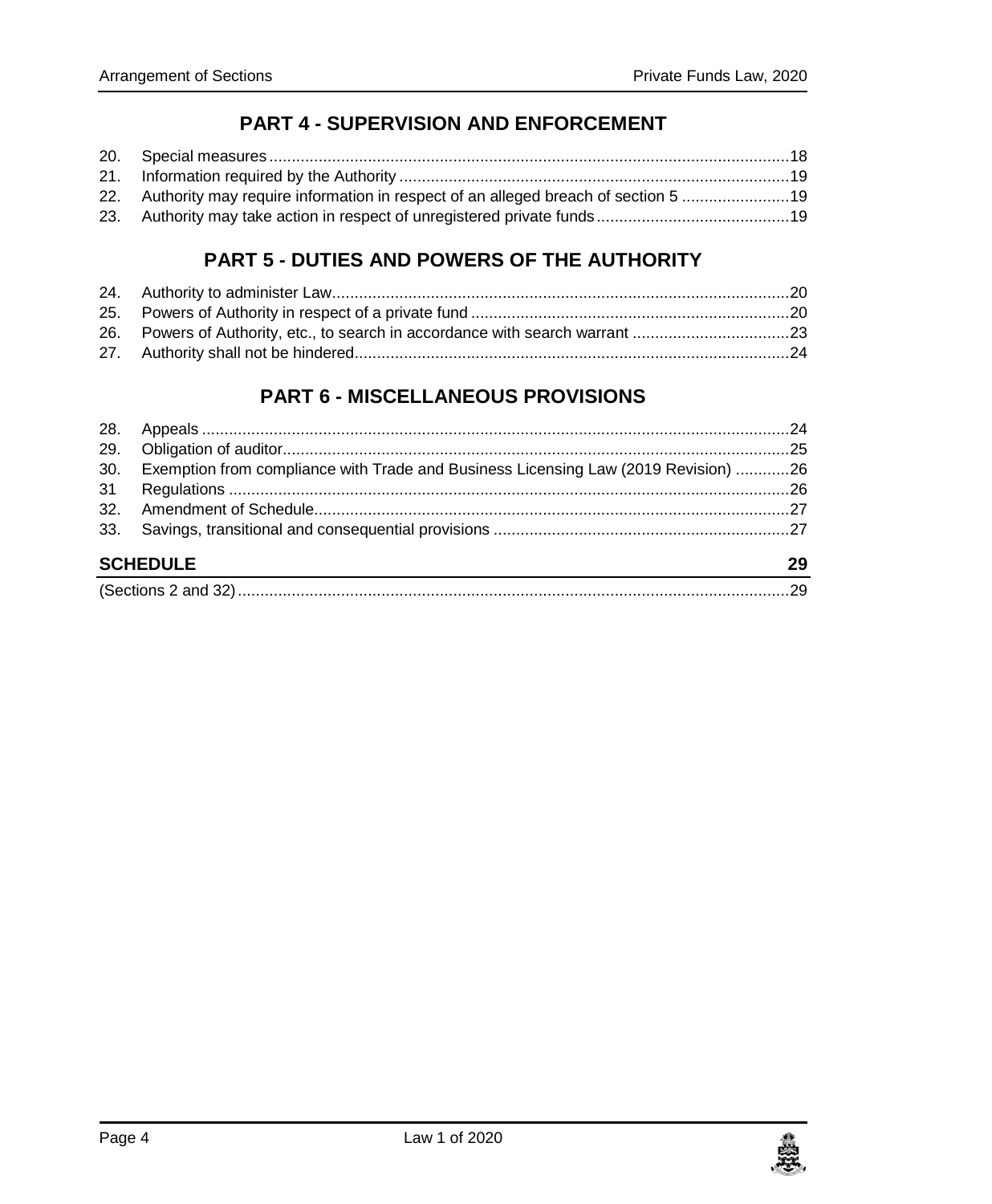#### <span id="page-4-1"></span>**CAYMAN ISLANDS**

(Law 1 of 2020) I Assent,



**Martyn Roper Governor**

Date: 7th day of February, 2020

## **PRIVATE FUNDS LAW, 2020**

**(Law 1 of 2020)**

#### **A LAW TO PROVIDE FOR THE REGISTRATION OF PRIVATE FUNDS; AND TO PROVIDE FOR INCIDENTAL AND CONNECTED PURPOSES**

ENACTED by the Legislature of the Cayman Islands.

## **PART 1 - PRELIMINARY**

#### <span id="page-4-0"></span>**1. Short title and commencement**

- **1**. (1) This Law may be cited as the Private Funds Law, 2020.
	- (2) This Law shall come into force on such date as may be appointed by Order made by the Cabinet and different provisions of this Law may be brought into force on different days and for different purposes.

#### <span id="page-4-2"></span>**2. Interpretation**

**2**. In this Law —

"**accountant**" means a person who has qualified as an accountant by examination of one of the Institutes of Chartered Accountants or Certified Accountants in England and Wales, Ireland or Scotland or the Chartered Professional Accountants of Canada or the American Institute of Certified

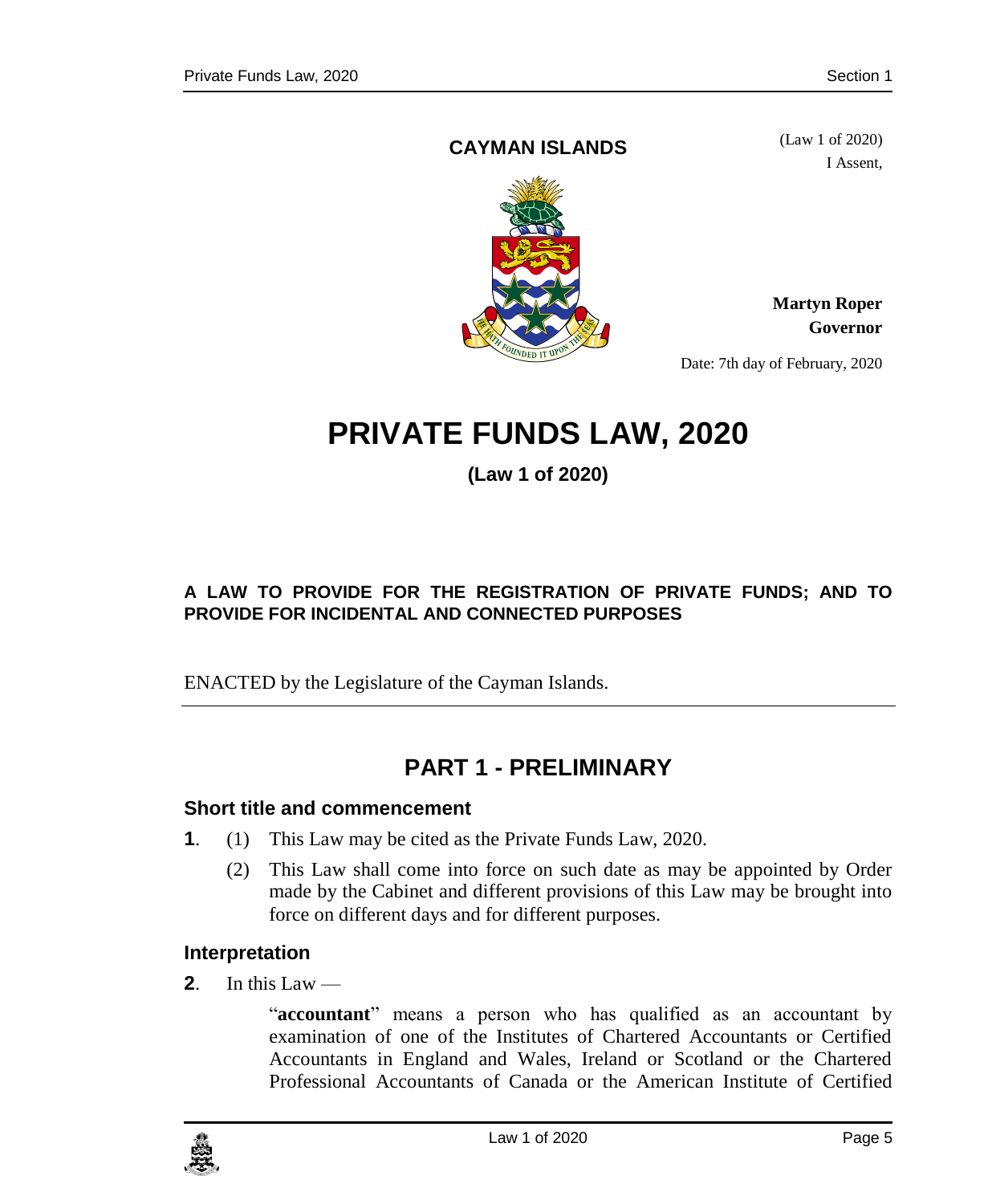Public Accountants or by an institute of accountants in a non-high risk jurisdiction, and is a current member in good standing of one of those institutes;

"**administrator**" means a person established in the Islands or a non-high risk jurisdiction who —

 $(a)$  is either —

- (i) a licensed mutual funds administrator under section 12 of the *Mutual Funds Law (2020 Revision)*; or
- (ii) authorised or otherwise permitted to carry out administration activities in relation to a private fund in any non-high risk jurisdiction; and
- (b) does not have a control relationship with the private fund's manager or operator;

"**alternative investment vehicle**" has the meaning prescribed;

"**auditor**" means a person who —

- (a) is an accountant; or
- (b) has another accounting qualification approved by the Authority; and
- (c) does not have a control relationship with the private fund's manager or operator;

"**Authority**" means the Cayman Islands Monetary Authority established under section 3(1) of the *Monetary Authority Law* (*2020 Revision*) and includes any employee of the Authority acting under the Authority's authorisation;

"**company**" means a body corporate constituted under the laws of the Islands or of any other jurisdiction;

"**controller**" means a person who, in relation to another person (the "controlled entity"), holds, directly or indirectly, more than fifty percent of the economic interests or voting power in the controlled entity;

"**control relationship**" means the relationship that exists between a person  $(4)$  and the private fund's manager or operator if  $-$ 

- (a) A is a controller of the private fund's manager or operator;
- (b) the private fund's manager or operator is a controller of A; or
- (c) a controller of A is also a controller of the private fund's manager or operator;

"**custodial fund assets**" means the assets of a private fund that are capable of being physically delivered or capable of registration in an account opened in a custodian's books in the name, or for the account, of the private fund;

"**custodian**" means a person established in the Islands or a non-high risk jurisdiction who —

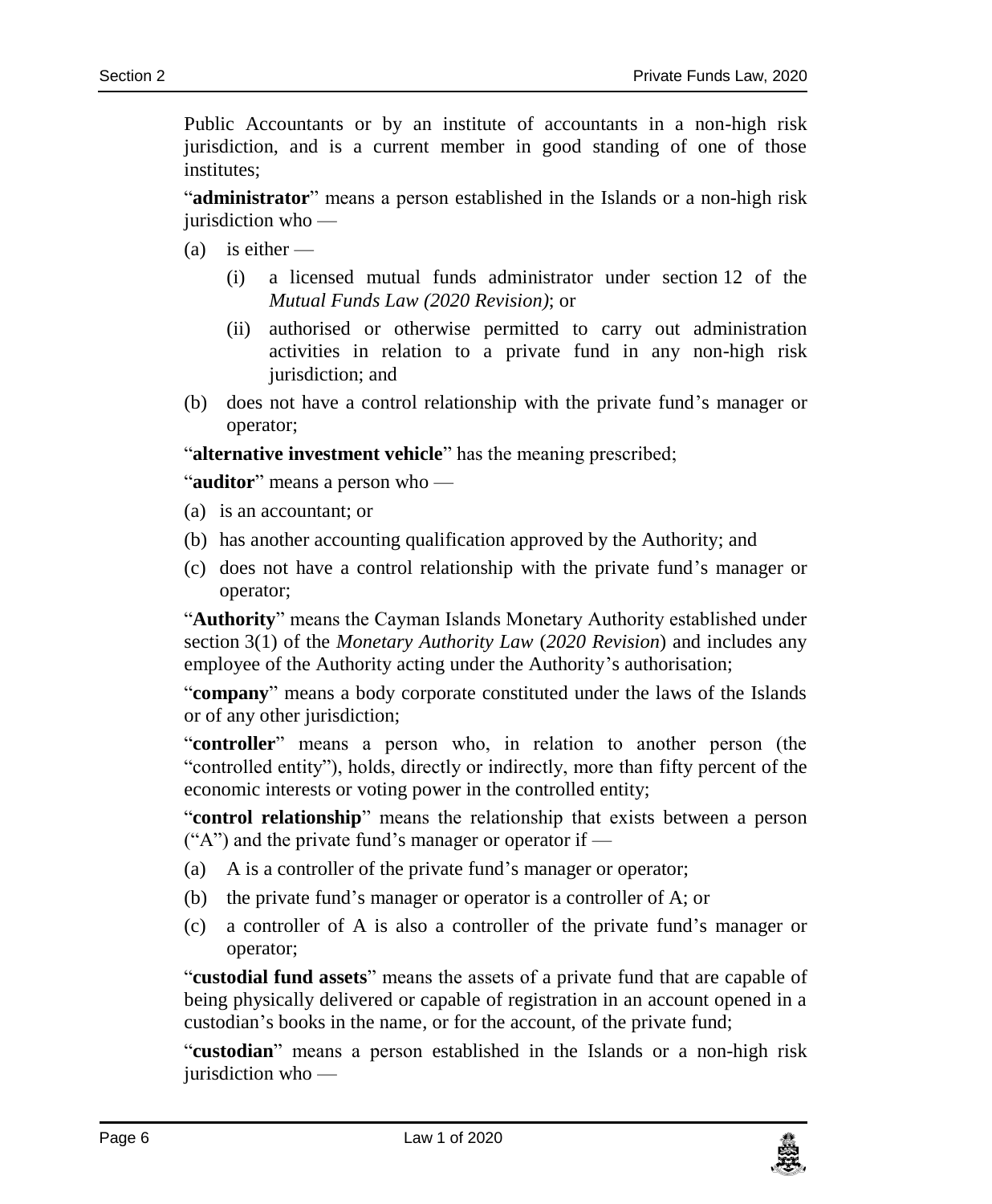- (a) is authorised or otherwise permitted in the Islands or any non-high risk jurisdiction to provide custody services; and
- (b) does not have a control relationship with the private fund's manager or operator;

"**debt**" means an obligation of a company, unit trust or partnership to repay principal either without interest or together with interest calculated at either a fixed, floating or variable rate and whether or not together with any other entitlement, but payable in the event of the liquidation, termination or dissolution of the company, unit trust or partnership otherwise than in respect of, and, unless otherwise provided for by its terms, in priority to any payment in respect of a share, a trust unit or a partnership interest of that company, unit trust or partnership;

#### "**economic interests**" means —

- (a) in relation to an entity with a share capital, allotted or issued shares;
- (b) in relation to an entity with capital but no share capital, rights to share in the capital of the entity;
- (c) in relation to an entity without capital, interests
	- (i) conferring any right to share in the profits, or liability to contribute to the losses, of the entity; or
	- (ii) giving rise to an obligation to contribute to the debts or expenses of the entity in the event of a winding up;

"**exempted limited partnership**" means an exempted limited partnership registered under section 9(1) of the *Exempted Limited Partnership Law* (*2018 Revision*);

"**general partner**" means —

- (a) in respect of a limited partnership registered under the *Partnership Law* (*2013 Revision*), a general partner as defined in that Law;
- (b) in respect of an exempted limited partnership, a general partner as defined in that Law; or
- (c) in respect of a partnership constituted under the laws of a jurisdiction other than the Islands, a person who would be a general partner of the partnership if the partnership were constituted under the laws of the Islands;

"**high net worth person**" has the meaning assigned to that expression in the *Securities Investment Business Law (2020 Revision)*;

"**independent third party**" means a person established in the Islands or a non-high risk jurisdiction who does not have a control relationship with the private fund's manager or operator;

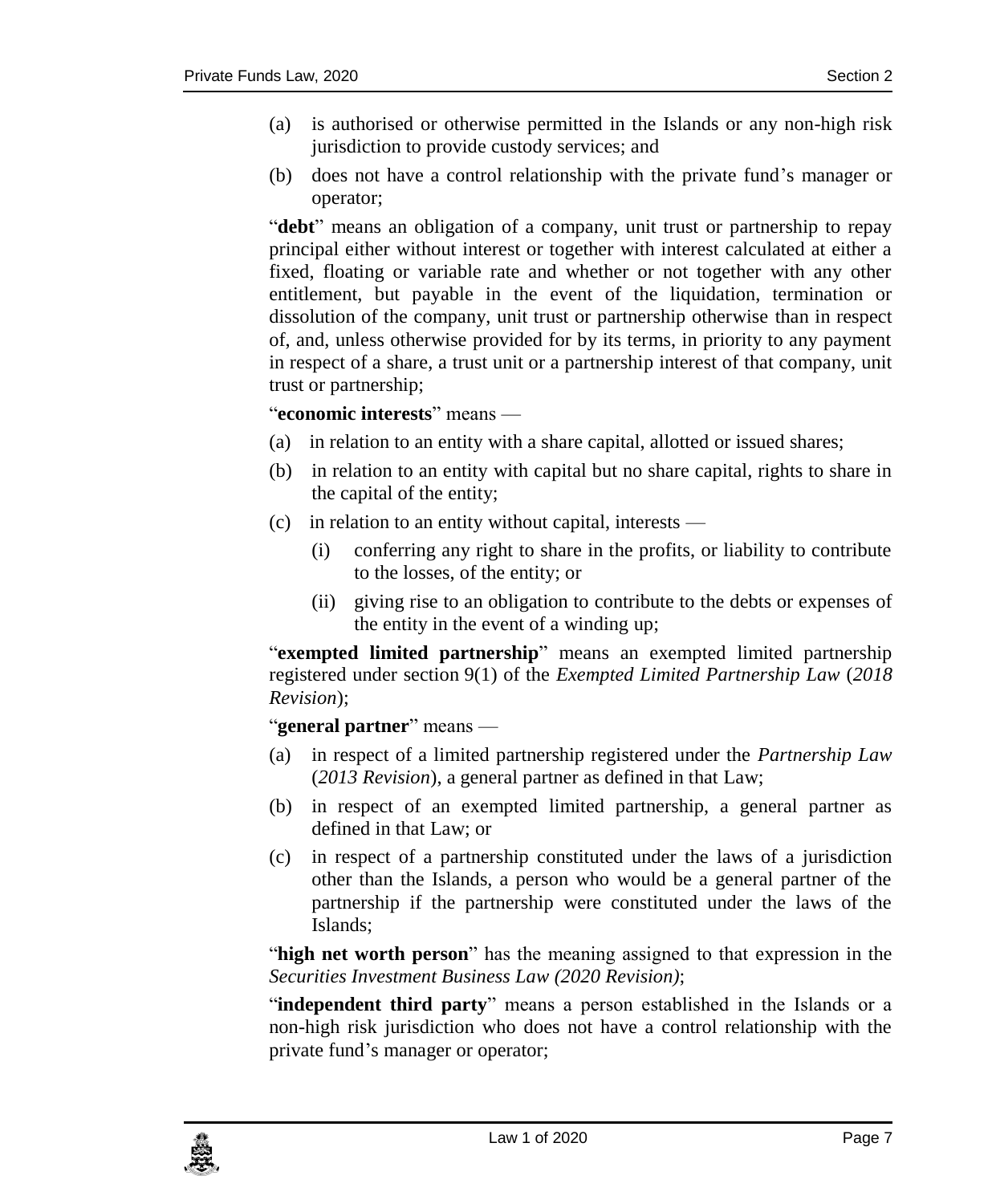"**International Financial Reporting Standards**" means the accounting and reporting standards developed and issued by the International Accounting Standards Board;

"**International Securities Identification Number**" means a unique code structured in accordance with ISO 6166 and issued by a country's national numbering agency, or equivalent, to identify a given security that is traded and settled internationally;

"**investment interest**" means a share, LLC interest, trust unit or partnership interest that —

- (a) carries an entitlement to participate in the profits or gains of the company, unit trust or partnership; and
- (b) is not redeemable or repurchasable at the option of the investor,

but does not include debt, or alternative financial instruments as prescribed under the *Banks and Trust Companies Law* (*2020 Revision*);

"**investor**", in respect of a private fund, means the legal holder of record of an investment interest in the private fund but does not include a promoter, operator or proprietary investor;

"**limited liability company**" means a limited liability company registered under the *Limited Liability Companies Law (2020 Revision);*

"**limited liability partnership**" means a limited liability partnership registered under the *Limited Liability Partnership Law, 2017;*

"**LLC interest**" has the meaning assigned to that expression in section 2 of the *Limited Liability Companies Law (2020 Revision);*

"**manager**" means a person who is not an operator of a private fund and who is responsible for the management of some or all of the investments held for or within a private fund;

"**marketing materials**" means any documents on the basis of which investors are solicited to purchase investment interests in a private fund, including but not limited to offering documents;

"**non-fund arrangements**" means the arrangements specified in the Schedule;

"**non-high risk jurisdiction**" means any jurisdiction that is not on the list of high risk jurisdictions issued by the Financial Action Task Force;

"**operator**", in respect of a private fund, means —

- (a) where the private fund is a unit trust, a trustee of that unit trust;
- (b) where the private fund is a partnership, a general partner in that partnership; or
- (c) where the private fund is a company, a director of that company or, in the case of a company that is a limited liability company, a manager of that limited liability company;

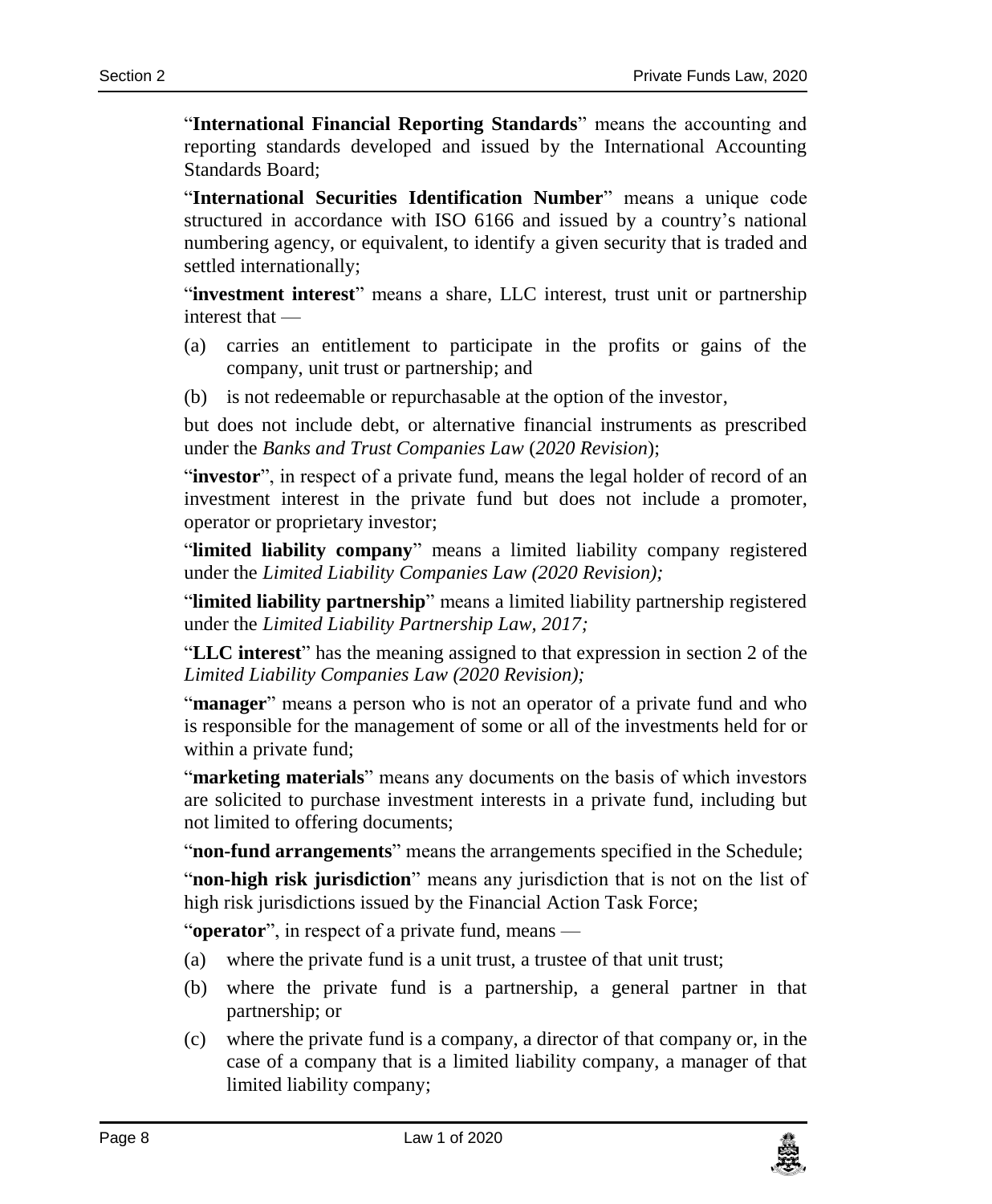"**other fund assets**" means the assets of a private fund that are not custodial fund assets;

"**partnership**" means —

- (a) a limited partnership registered under the *Partnership Law* (*2013 Revision*);
- (b) an exempted limited partnership;
- (c) a limited liability partnership; or
- (d) a partnership constituted under the laws of a jurisdiction other than the Islands;

"**private fund**" means a company, unit trust or partnership whose principal business is the offering and issuing of its investment interests, the purpose or effect of which is the pooling of investor funds with the aim of spreading investment risks and enabling investors to receive profits or gains from such entity's acquisition, holding, management or disposal of investments, where —

- (a) the holders of investment interests do not have day-to-day control over the acquisition, holding, management or disposal of the investments; and
- (b) the investments are managed as a whole by or on behalf of the operator of the private fund, directly or indirectly, for reward based on the assets, profits or gains of the company, unit trust or partnership,

but does not include —

- (i) a person licensed under the *Banks and Trust Companies Law (2020 Revision)* or the *Insurance Law 2010*;
- (ii) a person registered under the *Building Societies Law* (*2020 Revision*) or the *Friendly Societies Law* (*1998 Revision*); or
- (iii) any non-fund arrangements;

"**professional adviser**" means an attorney-at-law or an accountant;

"**promoter**", in respect of a private fund or proposed private fund, means any person whether within or outside the Islands who causes the preparation or distribution of marketing materials in respect of the private fund or proposed private fund but does not include a professional adviser acting for or on behalf of such a person;

"**proprietary investor**", in respect of a private fund, means —

- (a) a person who is a current or past founder, principal, owner or stakeholder of a private fund;
- (b) any person who is providing, or in the same group as or affiliated with the person providing, directly or indirectly, the investment management or investment advisory services with respect to a private fund; or

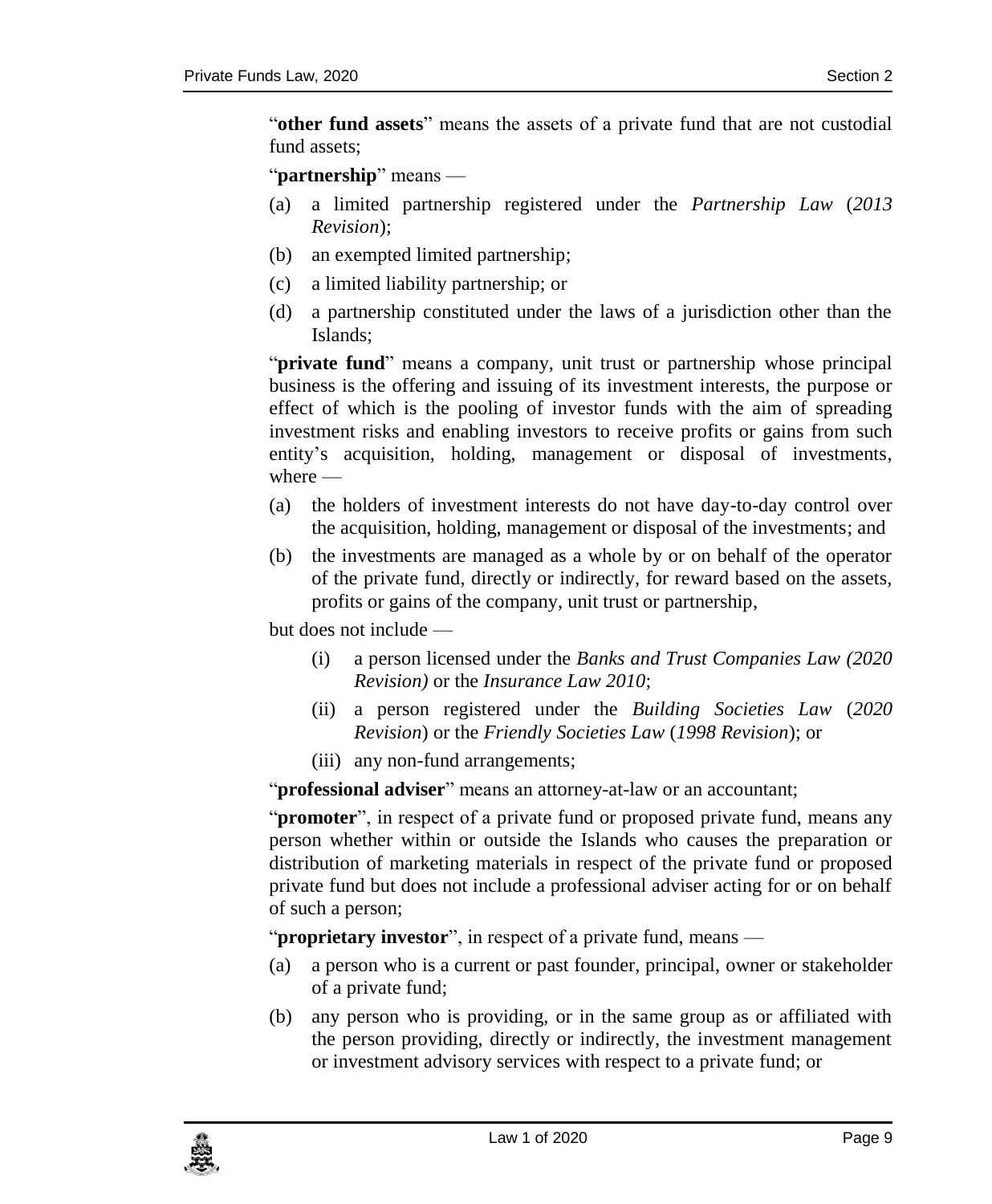(c) a person who is a current or past founder, principal, owner or stakeholder of a person in paragraph (b);

"**public in the Islands**" does not include —

- (a) a sophisticated person;
- (b) a high net worth person;
- (c) a person specified in paragraph 3 or 4 of Schedule 4 to the *Securities Investment Business Law* (*2020 Revision*);
- (d) an exempted or ordinary non-resident company registered under the *Companies Law* (*2020 Revision*), or a foreign company registered under Part IX of that Law, or a limited liability company registered under the *Limited Liability Companies Law (2020 Revision)* or any such company acting as general partner of an exempted limited partnership, or any director or officer of the same acting in such capacity;
- (e) an exempted limited partnership;
- (f) a limited liability partnership*;* or
- (g) the trustee of any trust registered or capable of registration under section 74 of the *Trusts Law* (*2020 Revision*) acting in such capacity;

"**recognised overseas regulatory authority**" has the meaning assigned to that expression in section 2 of the *Securities Investment Business Law (2020 Revision)*;

"**record**" means any form in which information may be stored;

#### "**registered office**" means —

- (a) in respect of a company incorporated under the *Companies Law* (*2020 Revision*) (including an existing company as defined in that Law), the registered office of the company for the purposes of that Law;
- (b) in respect of a limited liability company, the registered office of the company for the purposes of that Law;
- (c) in the case of a foreign company as defined by section 183 of the *Companies Law* (*2020 Revision*), the person or persons authorised on behalf of the company in accordance with section 184(1)(e) of that Law;
- (d) in the case of an exempted limited partnership, the registered office of that partnership for the purposes of that Law;
- (e) in the case of a limited liability partnership, the registered office of that partnership for the purposes of that Law; or
- (f) in the case of an exempted trust registered under the *Trusts Law* (*2020 Revision*), the place shown in the file maintained by the Registrar of Trusts as the address of the trustees of the trust;

"**registered restricted scope private fund**" means a restricted scope private fund that has been registered by the Authority under section 7(2);

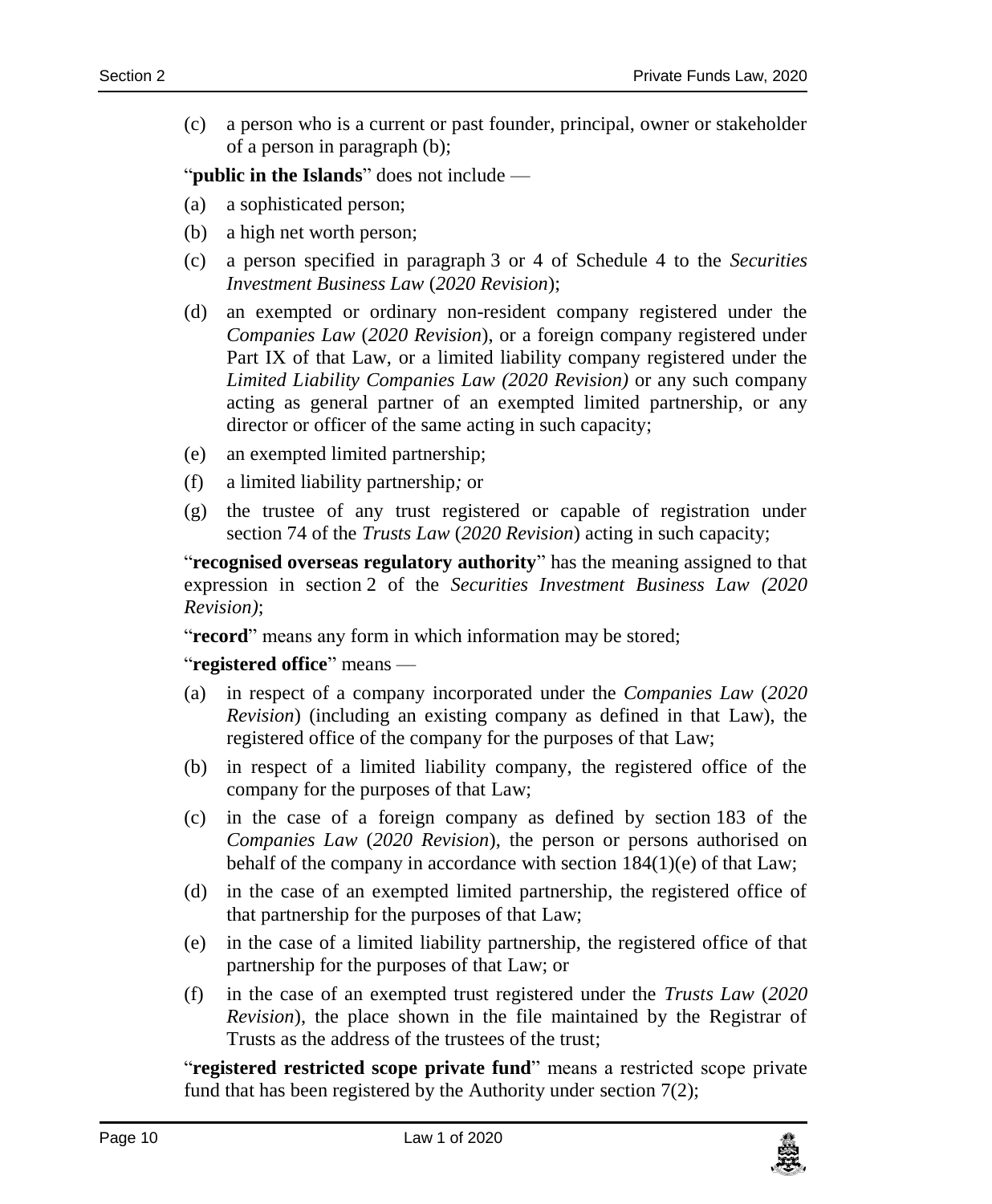"**regulated EU Connected Fund**" has the meaning assigned to that expression in the *Mutual Funds Law (2020 Revision);*

"**regulated mutual fund**" has the meaning assigned to that expression in the *Mutual Funds Law (2020 Revision);*

"**regulatory law**" has the meaning assigned to that expression in the *Monetary Authority Law (2020 Revision)*;

"**restricted scope private fund**" has the meaning prescribed;

"**sophisticated person**" has the meaning assigned to that expression in the *Securities Investment Business Law (2020 Revision)*;

"**stakeholder**" means an employee or consultant who is issued an investment interest either —

- (a) by way of incentive compensation for no payment or nominal payment or capital commitment to the private fund; or
- (b) for which their payment or capital commitment in respect of such investment interest is greater than eighty thousand dollars or its equivalent;

"**trust unit**" means a unit of participation in a unit trust; and

"**unit trust**" means a trust established by a trustee that, for valuable consideration, issues trust units in profits or gains arising from the acquisition holding, management or disposal of investments by the trustee of the trust, the proper law of which is the law of the Islands or the law of any other jurisdiction.

#### <span id="page-10-0"></span>**3. Application**

- **3**. (1) Subject to subsections (2) and (3), this Law applies to a private fund that is carrying on business or attempting to carry on business in or from the Islands but does not apply to a regulated mutual fund or a regulated EU Connected Fund.
	- (2) Part 3 shall not apply to a private fund until its receipt of capital contributions from investors for the purposes of investments.
	- (3) Where International Financial Reporting Standards or the generally accepted accounting principles of the United States of America, Japan, Switzerland or a non-high risk jurisdiction permit consolidated or combined financial account reporting and a private fund chooses to report consolidated or combined financial statements with an alternative investment vehicle, sections 13, 16, 17, 18 and 19 shall not apply to such alternative investment vehicle.

#### <span id="page-10-1"></span>**4. Compliance with this Law**

**4**. (1) An operator of a private fund shall be responsible for compliance by that private fund with this Law.

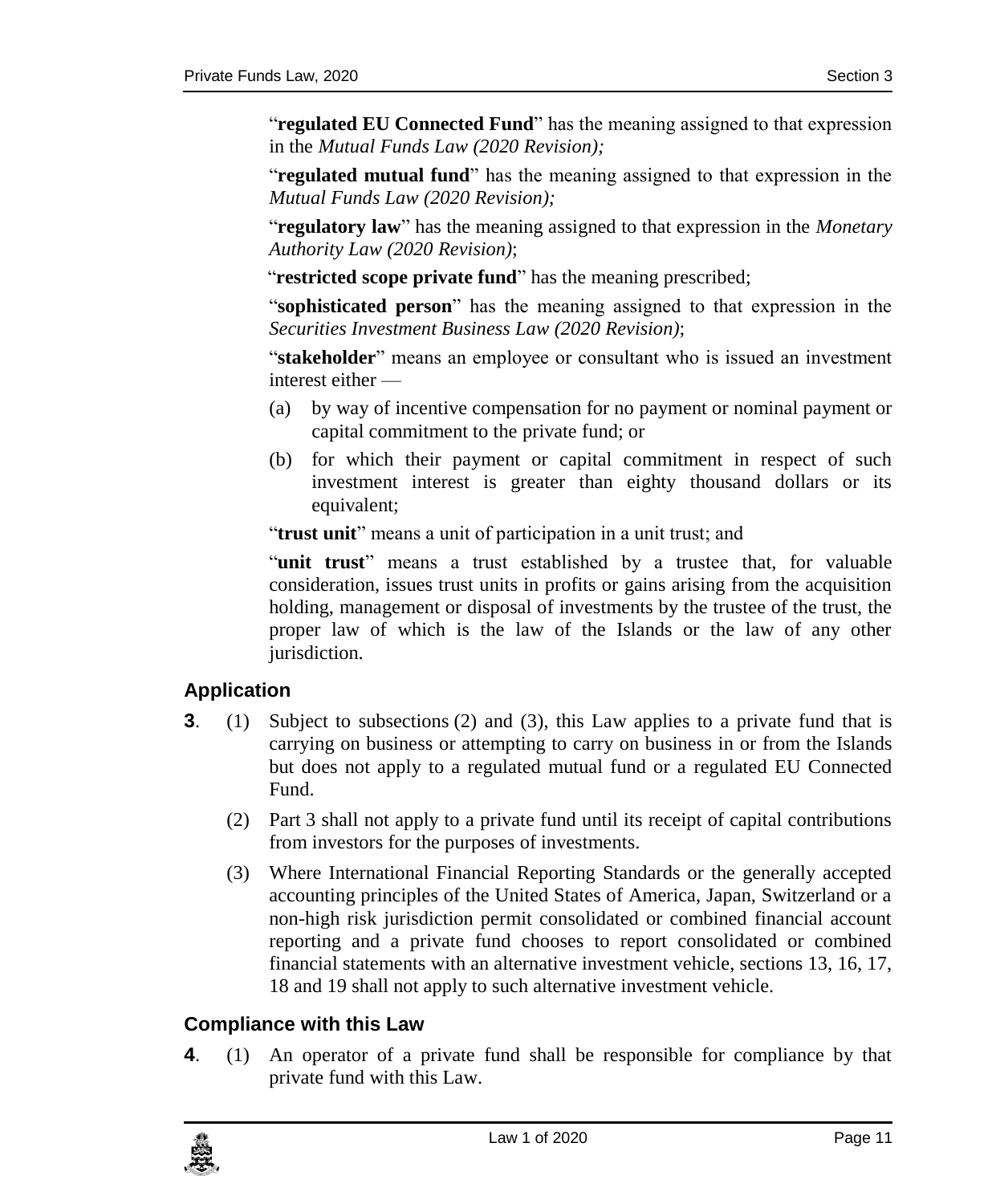<span id="page-11-0"></span>(2) An operator of a private fund who contravenes subsection (1) commits an offence and is liable on conviction to a fine of twenty thousand dollars.

## **PART 2 - REGISTRATION**

#### <span id="page-11-1"></span>**5. Requirement for registration**

- **5**. (1) Subject to subsection (3) and (6), a private fund shall not carry on or attempt to carry on business in or from the Islands unless —
	- (a) it has submitted an application for registration to the Authority in accordance with section 6 within twenty-one days after its acceptance of capital commitments from investors for the purposes of investments;
	- (b) the prescribed details in respect to the private fund are filed with the Authority;
	- (c) the prescribed annual registration fee under section 10 has been paid in respect of the private fund;
	- (d) it complies with any conditions of its registration imposed under section 7; and
	- (e) it complies with the provisions of this Law.
	- (2) A person who contravenes subsection (1) commits an offence and is liable on conviction to a fine of one hundred thousand dollars.
	- (3) A private fund may carry on or attempt to carry on business in or from the Islands without complying with subsection (1) if it is a private fund, not incorporated or established in the Islands, which makes an invitation to the public in the Islands to subscribe for its investment interests by or through a person who is the holder of a licence under the *Securities Investment Business Law* (*2020 Revision*), for a regulated activity specified by the Authority for the purposes of this subsection and —
		- (a) those interests are listed on a stock exchange (including an over-thecounter market) specified by the Authority by notice in the Gazette; or
		- (b) the private fund is regulated by a recognised overseas regulatory authority, approved by the Authority for the purposes of this subsection.
	- (4) For the purposes of subsection (1) and section 3(1), a private fund is carrying on or attempting to carry on business in or from the Islands if it is —
		- (a) incorporated or established in the Islands; or
		- (b) incorporated or established outside the Islands and makes an invitation to the public in the Islands to subscribe for its investment interests;

and it is in receipt of capital contributions from investors for the purposes of investments.

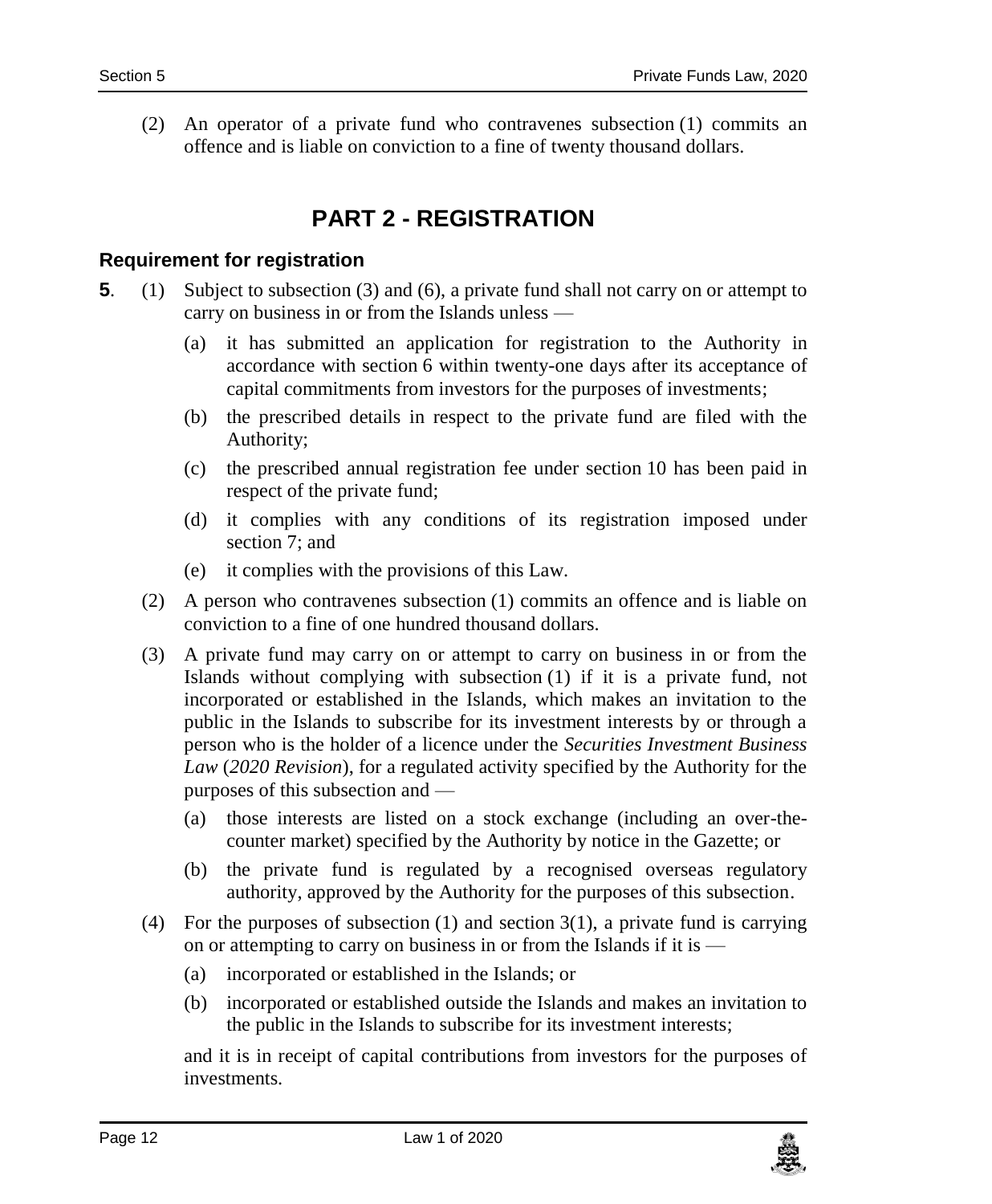- (5) Subject to subsection (6), a private fund, or any person authorised to act on behalf of a private fund, may engage in oral or written communications and enter into any agreements with high net worth persons or sophisticated persons who may have an interest in subscribing for or purchasing investment interests in the private fund, prior to the filing of an application pursuant to section 6 with respect to such private fund with the Authority.
- (6) A private fund required to be registered under subsection (1) shall not accept capital contributions from investors in respect of investments until it is registered by the Authority in accordance with section 7.

#### <span id="page-12-0"></span>**6. Application to be registered**

- **6**. (1) A private fund may apply to the Authority in the prescribed manner to be registered under this Law.
	- (2) A restricted scope private fund that applies for registration under subsection (1) may elect as part of its registration application to be registered as a registered restricted scope private fund.

#### <span id="page-12-1"></span>**7. Power to register**

- **7**. (1) Subject to subsection (2), where an application is made under section 6, the Authority, after considering the application, may register the private fund in the manner and subject to such conditions that the Authority considers appropriate.
	- (2) Where an application is made under section 6 by a restricted scope private fund that has elected to be registered as a restricted scope private fund in accordance with section 6(2), the Authority may register the restricted scope private fund as a registered restricted scope private fund.
	- (3) The Authority shall communicate its decision to register or refuse to register a private fund under this section as soon as reasonably practicable after receiving the application.

#### <span id="page-12-2"></span>**8. Risk-based supervision of private fund**

**8**. A private fund may be categorised by the Authority upon, or at any time following, registration based on an assessment of risk in accordance with any rules, statements of principle and guidance issued by the Authority under section 34 of *the Monetary Authority Law (2020 Revision)* and shall be subject to ongoing risk-based monitoring.

#### <span id="page-12-3"></span>**9. Name of private fund restricted**

**9.** (1) The Authority may refuse to register a private fund with a name that —

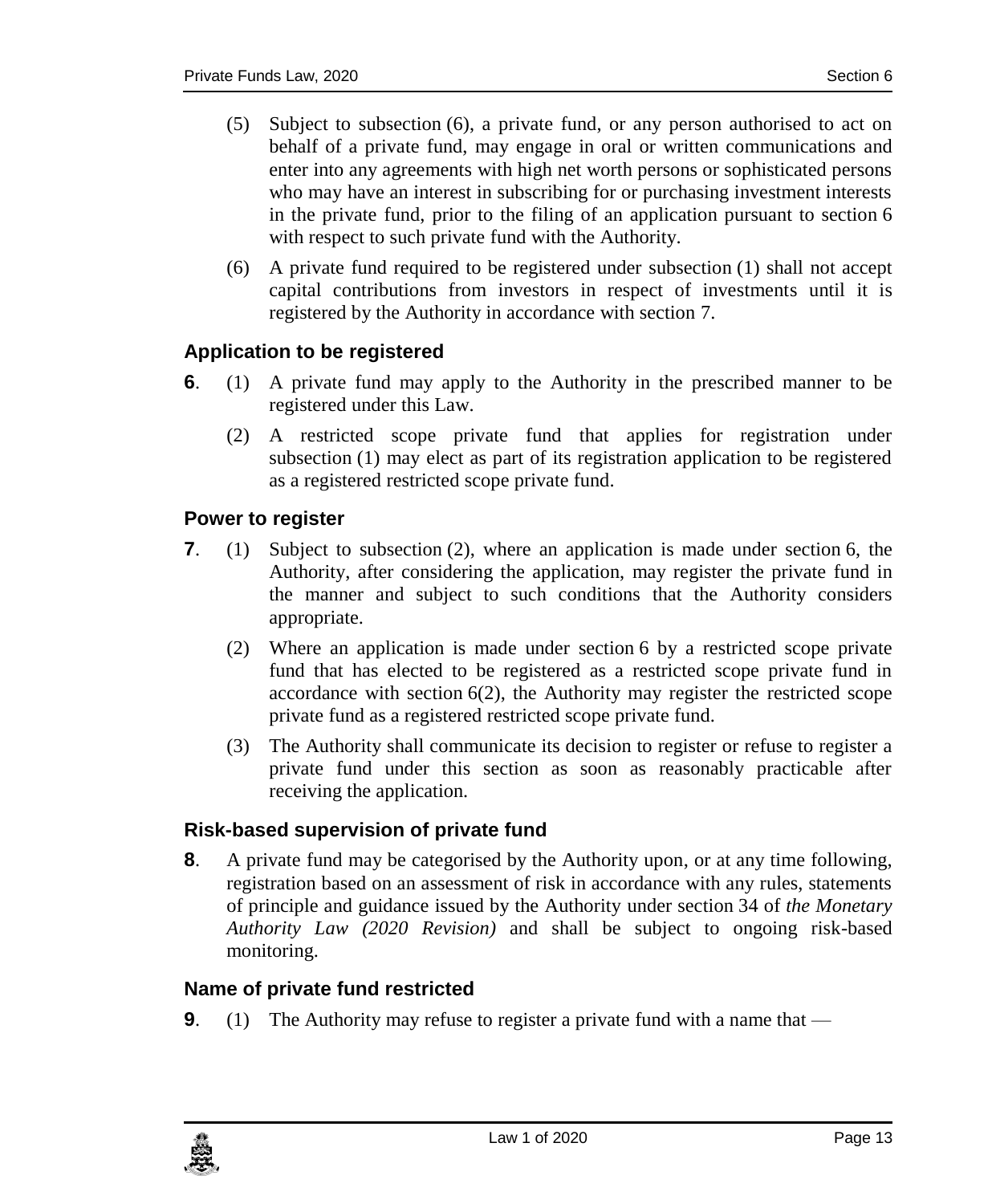- (a) is identical with that of any company, firm, business or other entity, whether or not within the Islands, or so nearly resembles the name of such a company, firm, business or entity as to be likely to deceive;
- (b) is likely to suggest, falsely, the patronage of or connection with some person or authority, whether within the Islands or elsewhere; or
- (c) is likely to suggest, falsely, that the private fund has a special status in relation to or derived from the Government or the Crown.
- (2) If, in the Authority's opinion, a private fund is carrying on, or attempting to carry on business in or from the Islands in a name that the Authority would have refused by virtue of subsection (1), the Authority may direct the private fund to change its name to a name approved by the Authority.
- (3) A person who fails to comply with a direction given under subsection (2) commits an offence and is liable on conviction to a fine of two thousand dollars plus one hundred dollars in respect of each day during which the private fund fails to comply with the direction.

#### <span id="page-13-0"></span>**10. Private fund to pay annual registration fee**

- **10.** (1) A private fund shall pay to the general revenue of the Islands the prescribed annual registration fee on or before 15th January in each year.
	- (2) If the annual registration fee referred to in subsection (1) is not paid on or before 15th January in each year, there is payable an additional fee equal to one twelfth of that annual registration fee for each month or part of a month during which the annual registration fee and any additional fee imposed by virtue of this subsection remains unpaid.
	- (3) The Authority may, for good cause, waive any additional fee imposed by virtue of subsection (2).
	- (4) Without prejudice to subsection (1), (2) or (3), if an annual registration fee referred to in subsection (1) is not paid on or before 15th January in each year, the unpaid annual registration fee may be sued for by the Crown by action as a civil debt and the Crown may require, and the court may order, the payment of any penalties accrued in respect of the late payment of the fee.

#### <span id="page-13-1"></span>**11. Authority to be informed of changes**

- **11.** (1) Where a private fund
	- (a) makes any change, or becomes aware of any change, that materially affects any information submitted to the Authority under section 6 or otherwise under this Law; or
	- (b) changes its registered office or the location of its principal office,

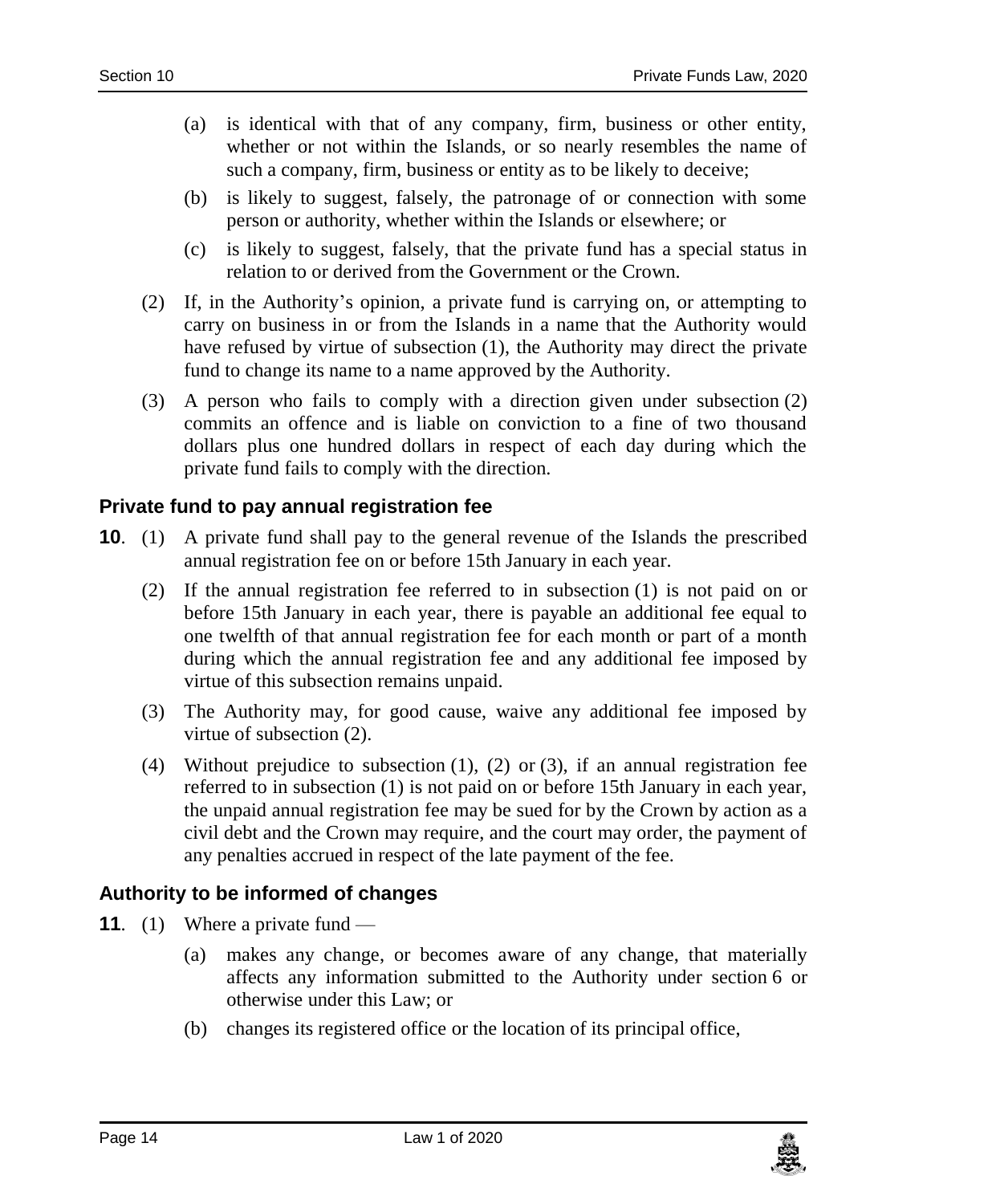the private fund shall within twenty-one days after making the change or becoming aware of the change, as the case may be, file with the Authority the details of the change.

(2) A person who contravenes subsection (1) commits an offence and is liable on conviction to a fine of twenty thousand dollars.

#### <span id="page-14-0"></span>**12. Misrepresentation as a private fund**

- **12**. (1) A person other than a private fund shall not represent in any way that the person is carrying on or attempting to carry on business in or from the Islands as a private fund.
	- (2) A person who contravenes subsection (1) commits an offence and is liable on conviction to a fine of one hundred thousand dollars.

## <span id="page-14-1"></span>**PART 3 - OPERATING CONDITIONS FOR PRIVATE FUNDS**

#### <span id="page-14-2"></span>**13. Annual audit of private fund**

- **13**. (1) A private fund shall have its accounts audited annually by an auditor approved by the Authority.
	- (2) The accounts of a private fund shall be prepared in accordance with the International Financial Reporting Standards or the generally accepted accounting principles of the United States of America, Japan, Switzerland or a non-high risk jurisdiction.
	- (3) The annual audit under subsection (1) shall be carried out in accordance with the International Standards on Auditing or the generally accepted auditing standards of the United States of America, Japan, Switzerland or a non-high risk jurisdiction.
	- (4) A private fund shall, in such manner as the Authority may from time to time direct, send its audited accounts in respect of each financial year of the private fund to the Authority within six months of the end of that financial year or within such extension of that period as the Authority may allow.
	- $(5)$  A person who contravenes subsection  $(1)$ ,  $(2)$ ,  $(3)$  or  $(4)$  commits an offence and is liable on conviction to a fine of twenty thousand dollars.
	- (6) The Authority may, in relation to the whole or part of any financial year of a private fund, exempt a private fund from the requirements of this section either absolutely or subject to such conditions as the Authority may deem appropriate.

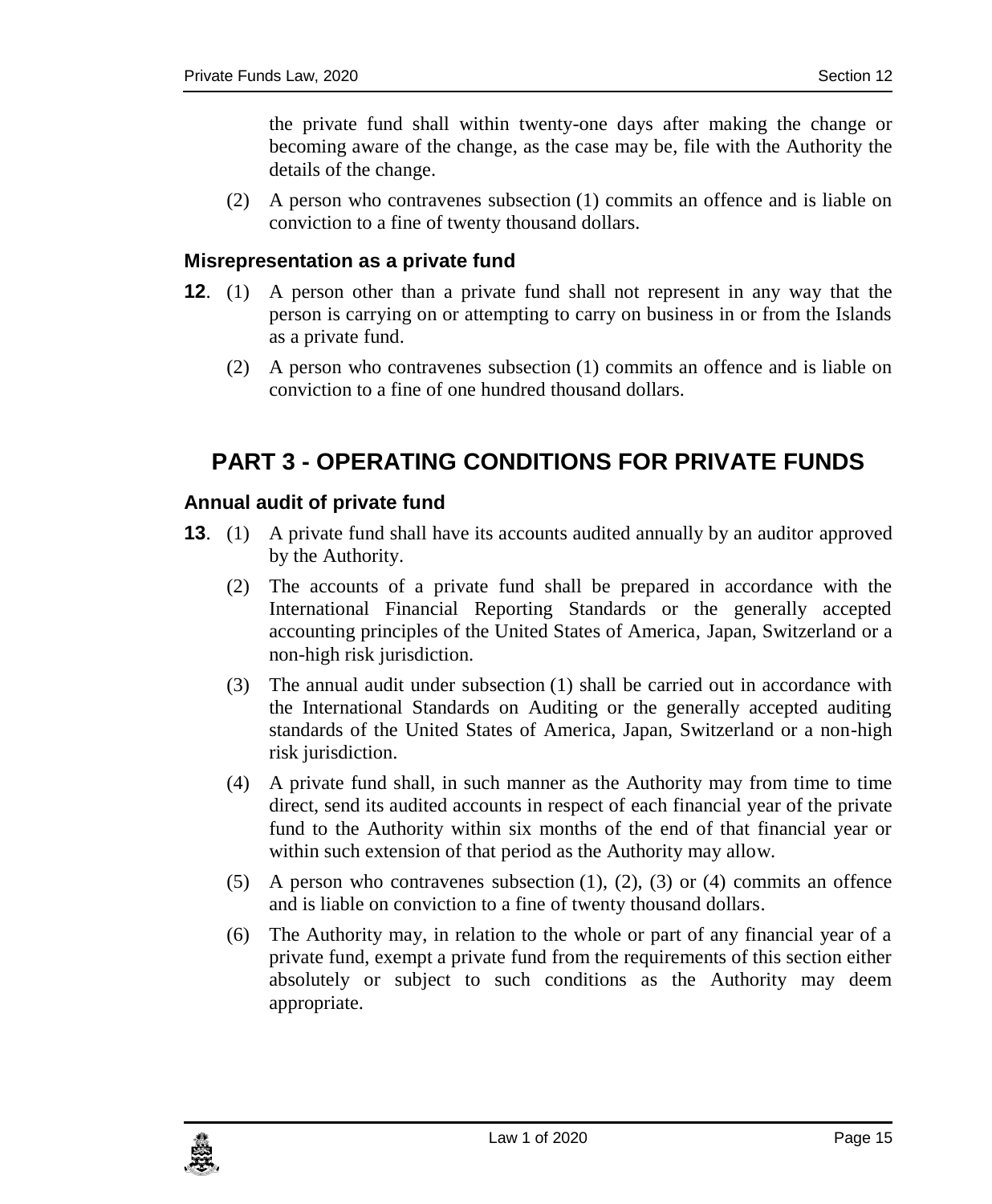#### <span id="page-15-0"></span>**14. Annual return**

**14**. A private fund shall, in respect of each financial year of the private fund, submit an annual return in the prescribed form.

#### <span id="page-15-1"></span>**15. Retention of records**

**15**. A private fund shall maintain its records in an accessible manner and in accordance with rules, statements of principle and guidance issued by the Authority under section 34 of the *Monetary Authority Law* (*2020 Revision*).

#### <span id="page-15-2"></span>**16. Valuation**

- **16**. (1) A private fund shall have appropriate and consistent procedures for the purposes of proper valuations of its assets, which shall ensure that valuations are conducted in accordance with the requirements in this Law.
	- (2) Subject to subsection (6), valuations of the assets of a private fund shall be conducted in accordance with subsection (1).
	- (3) Valuations of the assets of a private fund shall be carried out at a frequency that is appropriate to the assets held by the private fund and, in any case, on at least an annual basis.
	- (4) Notwithstanding subsection (1), valuations of the assets of a private fund shall be performed by —
		- (a) an independent third party that is appropriately professionally qualified to conduct valuations in a non-high risk jurisdiction;
		- (b) the manager or operator of the private fund, or a person who has a control relationship with the manager of the private fund, provided that —
			- (i) the valuation function is independent from the portfolio management function; or
			- (ii) potential conflicts of interest are properly identified and disclosed to the investors of the private fund; or
		- (c) an administrator not falling underparagraph (a) who is appointed by the private fund.
	- (5) Where the valuation of the assets of a private fund is not performed by an independent third party in accordance with subsection  $(4)(a)$ , the Authority may require the private fund to have its valuations verified by an auditor or independent third party.
	- (6) Valuation of the assets of a private fund shall be carried out in accordance with any requirements in relation to valuations, including in respect of the degree and regularity of valuations appropriate for a private fund, set out in rules, statements of principle and guidance issued by the Authority under section 34 of the *Monetary Authority Law* (*2020 Revision*).

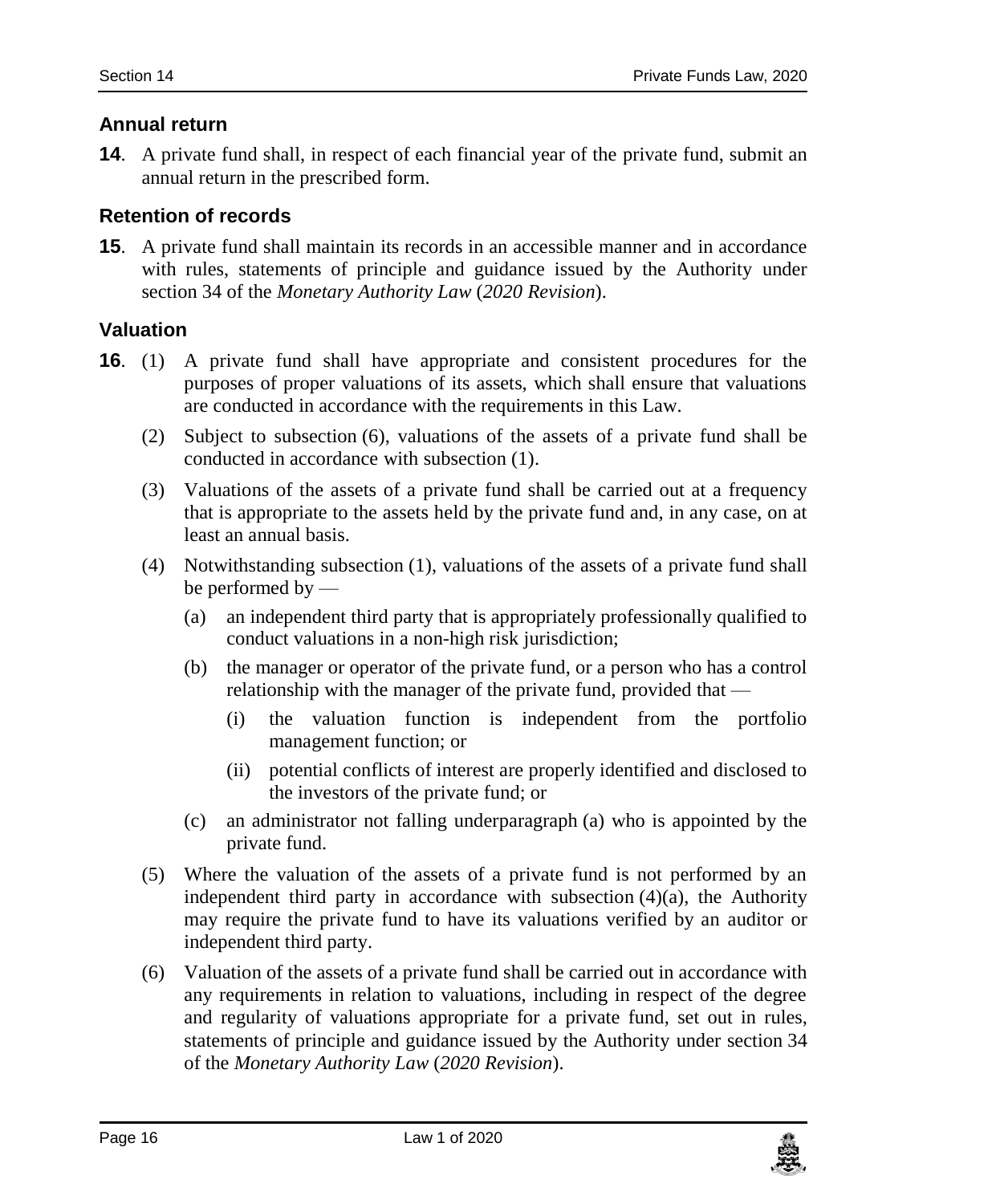(7) The Authority may exempt a private fund from the requirements of this section either absolutely or subject to such conditions as the Authority may deem appropriate.

#### <span id="page-16-0"></span>**17. Safekeeping of fund assets**

- **17**. (1) Subject to subsection (3), a private fund shall appoint a custodian to perform the duties set out in subsection (2).
	- (2) The custodian shall
		- (a) hold in custody, in segregated accounts opened in the name, or for the account, of the private fund, the custodial fund assets; and
		- (b) verify, based on information provided by the private fund and available external information, that the private fund holds title to any other fund assets and maintain a record of those other fund assets.
	- (3) A private fund shall not be required to appoint a custodian if it has notified the Authority and it is neither practical nor proportionate to do so, having regard to the nature of the private fund and the type of assets it holds.
	- (4) Where a private fund notifies the Authority of its intention not to appoint a custodian pursuant to subsection (3), the private fund shall appoint one of the following persons to carry out the title verification described in subsection  $(2)(b)$  —
		- (a) an administrator or another independent third party; or
		- (b) the manager or operator, or a person with a control relationship with the manager of the private fund, provided that —
			- (i) the title verification function is independent from the portfolio management function; or
			- (ii) potential conflicts of interest are properly identified and disclosed to the investors of the private fund.
	- (5) Where the title verification described in subsection (2)(b) is not performed by a custodian, an administrator or another independent third party appointed in accordance with subsections  $(1)$  or  $(4)(a)$ , the Authority may require the private fund to have its title verification verified by an appropriately professionally qualified independent third party.

#### <span id="page-16-1"></span>**18. Cash monitoring**

- **18.** (1) A private fund shall appoint one of the following persons to perform the cash monitoring duties set out in subsection  $(2)$  —
	- (a) an administrator, custodian or another independent third party; or
	- (b) the manager or operator, or a person who has a control relationship with the manager of the private fund, provided that —

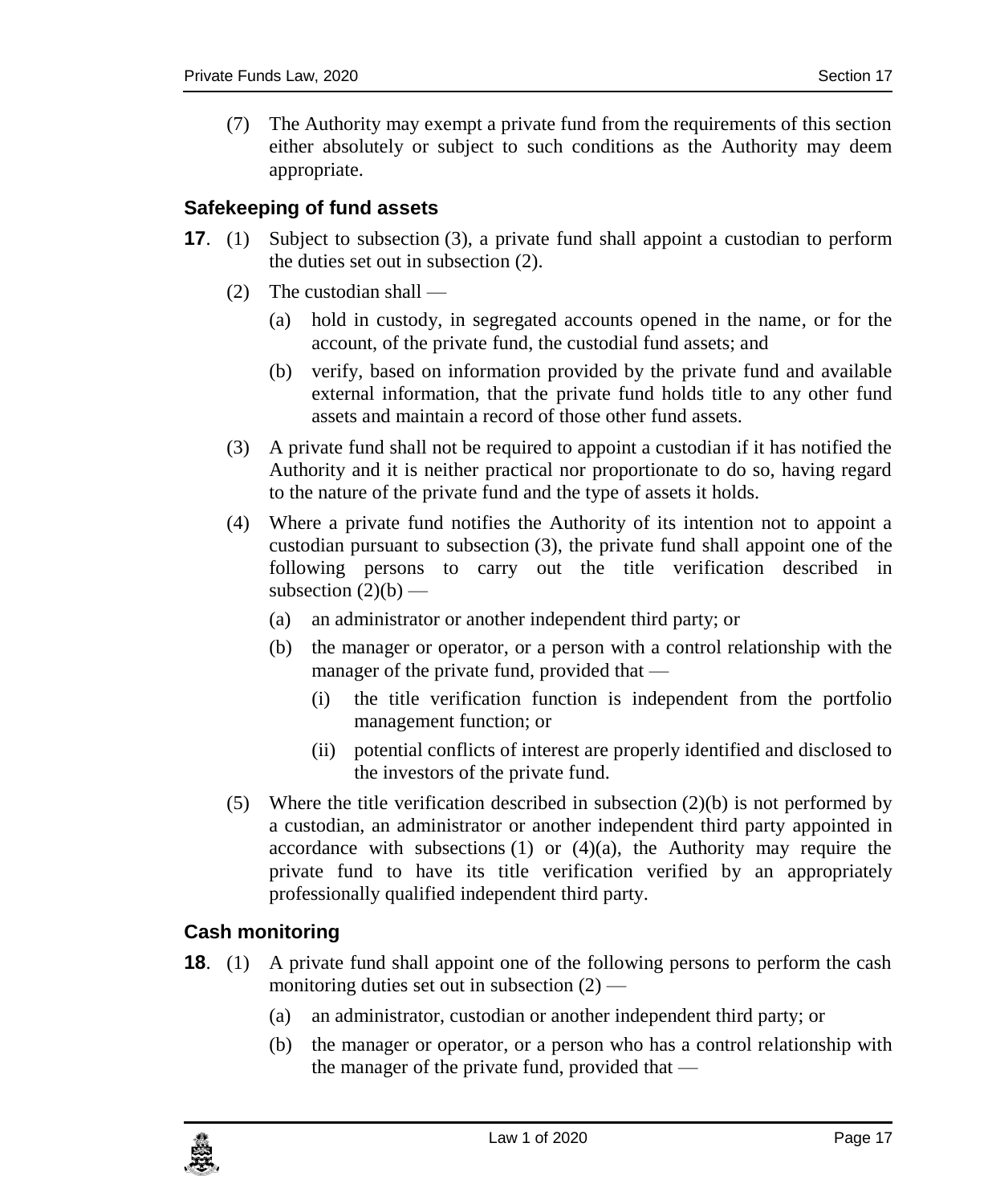- (i) the cash monitoring function is independent from the portfolio management function; or
- (ii) potential conflicts of interest are properly identified and disclosed to the investors of the private fund.
- (2) The person appointed under subsection (1) shall
	- (a) monitor the cash flows of the private fund;
	- (b) ensure that all cash of the private fund has been booked in cash accounts opened in the name, or for the account, of the private fund; and
	- (c) ensure that all payments made by investors to the private fund in respect of investment interests have been received.
- (3) Where the cash monitoring duties described in subsection (2) are not performed by an administrator, a custodian or another independent third party in accordance with subsection  $(1)(a)$ , the Authority may require the private fund to have its cash monitoring verified by an independent third party.

#### <span id="page-17-0"></span>**19. Identification of securities**

- **19.** (1) A private fund that regularly trades securities or holds them on a consistent basis shall maintain a record of the identification codes of the securities it trades and holds in accordance with subsection (2) and shall make this record available to the Authority upon request.
	- (2) In relation to securities, the relevant identification codes for the purposes of subsection (1) shall include —
		- (a) the International Securities Identification Number; or
		- (b) if the International Securities Identification Number is not available, an alternative identification code that conforms to widely adopted international standards; or
		- (c) if an alternative identification code that conforms to widely adopted international standards is not available, a regional identification code or the legal entity identifier of the issuer.

## **PART 4 - SUPERVISION AND ENFORCEMENT**

#### <span id="page-17-2"></span><span id="page-17-1"></span>**20. Special measures**

**20.** (1) The Authority may, where it considers that a private fund has breached or is at risk of breaching any of its obligations under this Law, enforce special measures against that private fund, which may include instructing the private fund to —

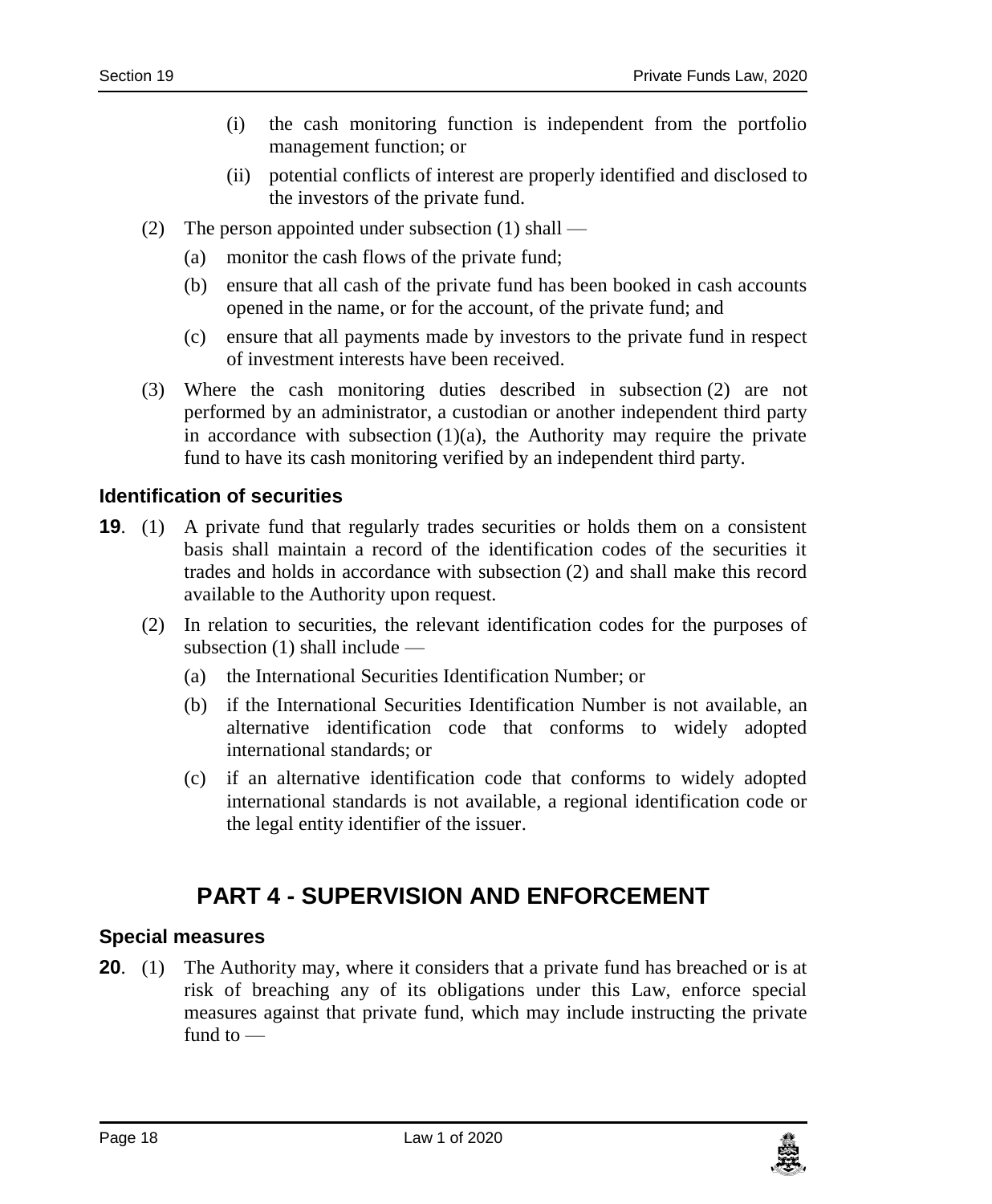- (a) have its accounts audited by an auditor approved by the Authority and to submit them to the Authority within such time as the Authority specifies; or
- (b) provide a one-off or periodic report to the Authority on certain matters requested by the Authority in connection with the private fund in such form and within such time as the Authority specifies.
- (2) A person who fails to comply with an instruction by the Authority under subsection (1) commits an offence and is liable on conviction to a fine of ten thousand dollars plus five hundred dollars in respect of each day after the specified time during which the private fund failed to comply with the instruction.

#### <span id="page-18-0"></span>**21. Information required by the Authority**

- **21.** (1) The Authority may request a private fund to provide the Authority with such documents, statements or other information in respect of a private fund as the Authority may reasonably require in connection with the Authority's functions under this Law.
	- (2) A person who fails to comply with a request by the Authority under subsection (1) commits an offence and is liable on conviction to a fine of two thousand dollars plus one hundred dollars in respect of each day during which the private fund fails to comply with the direction.

#### <span id="page-18-1"></span>**22. Authority may require information in respect of an alleged breach of section 5**

- **22.** (1) If the Authority has reasonable grounds for believing a person is carrying on business or attempting to carry on business as a private fund in contravention of section 5, the Authority may instruct that person to give to the Authority such information or explanation as the Authority may reasonably require to enable the Authority to carry out its duty under this Law.
	- (2) A person giving information or an explanation for the purpose of subsection (1) shall not give the Authority information or an explanation that the person knows or should reasonably know is false or misleading.
	- (3) A person who fails to comply with an instruction given under subsection (1) or contravenes subsection (2) commits an offence and is liable on conviction to a fine of one hundred thousand dollars.

#### <span id="page-18-2"></span>**23. Authority may take action in respect of unregistered private funds**

**23.** If it appears to the Authority that a private fund is carrying on or attempting to carry on business in or from the Islands and is doing so in breach of section 5, the Authority may apply to the Grand Court for such orders as it thinks fit to preserve the assets of the investors in the private fund and the Grand Court may grant such orders.

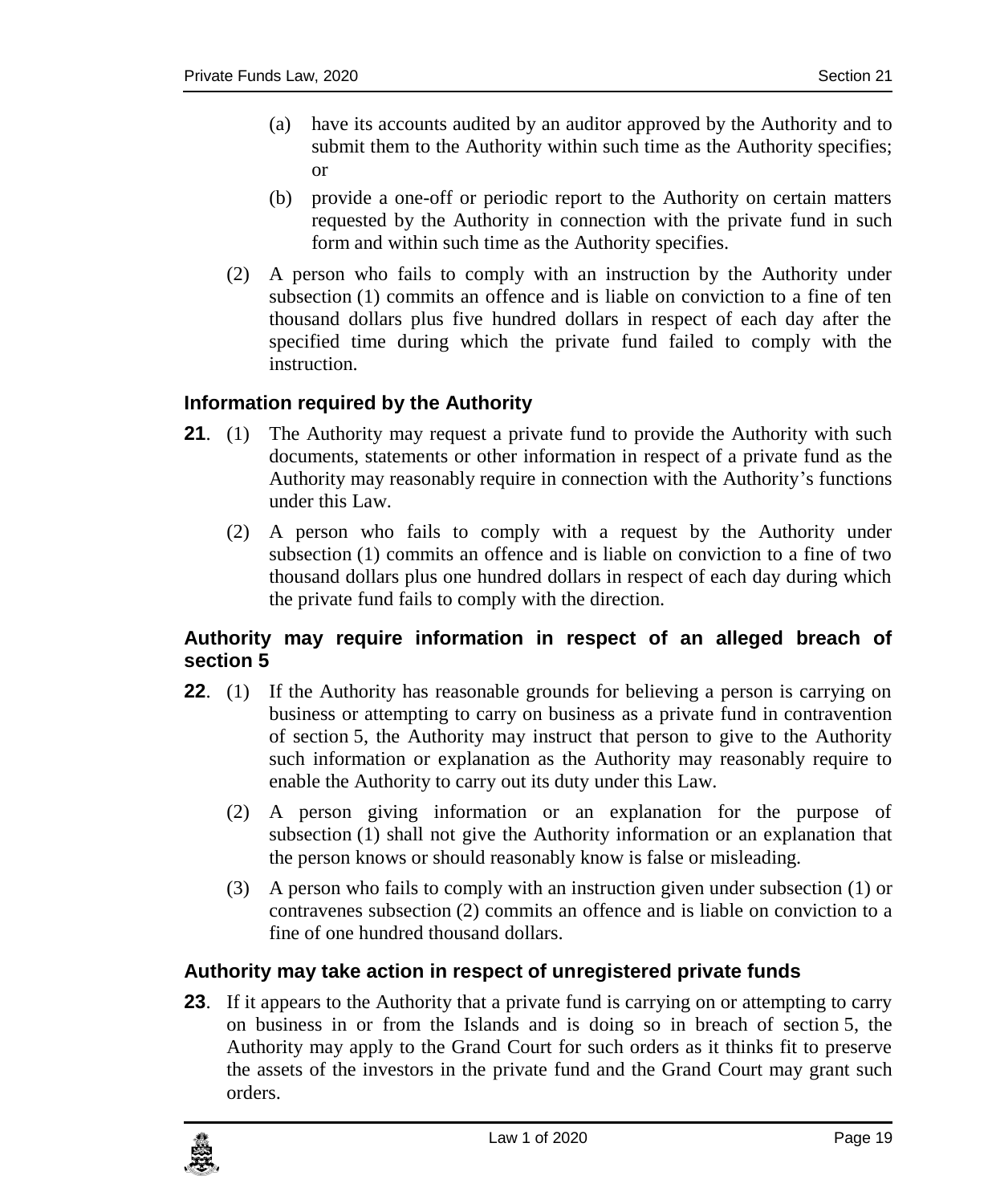## **PART 5 - DUTIES AND POWERS OF THE AUTHORITY**

#### <span id="page-19-1"></span><span id="page-19-0"></span>**24. Authority to administer Law**

- **24.** (1) It is the duty of the Authority to administer this Law and in particular to examine and make determinations with respect to an application for registration of a private fund under section 7.
	- (2) The Authority shall
		- (a) maintain a general review of business of a private fund in the Islands and submit an annual report in respect of the review of private fund business to the Cabinet;
		- (b) be responsible for supervision and enforcement in respect of persons to whom this Law applies and for the investigation of persons where the Authority reasonably believes that they are or have been in breach of this Law; and
		- (c) whenever the Authority considers it necessary, examine, by way of scrutiny of regular returns, on-site inspections or auditors' reports, or in such other manner as the Authority may determine, the affairs or business of any private fund for the purpose of —
			- (i) a general review under paragraph (a); or
			- (ii) satisfying itself that this Law and any regulations made under this Law or under the *Proceeds of Crime Law (2020 Revision)* are being complied with.
	- (3) The Authority may in writing authorise any other person to assist it in the exercise and performance of its powers and functions under this Law.

#### <span id="page-19-2"></span>**25. Powers of Authority in respect of a private fund**

- **25**. (1) The Authority may take all or any of the actions specified in subsection (2) if it is satisfied that —
	- (a) a private fund is or is likely to become unable to meet its obligations as they fall due;
	- (b) a private fund is carrying on business fraudulently or otherwise in a manner detrimental to the public interest or to the interests of its investors or its creditors;
	- (c) a private fund is carrying on or attempting to carry on business or is winding up its business voluntarily in a manner that is prejudicial to its investors or creditors;
	- (d) a private fund is carrying on or attempting to carry on business without complying with —
		- (i) any condition of its registration imposed under this Law; or

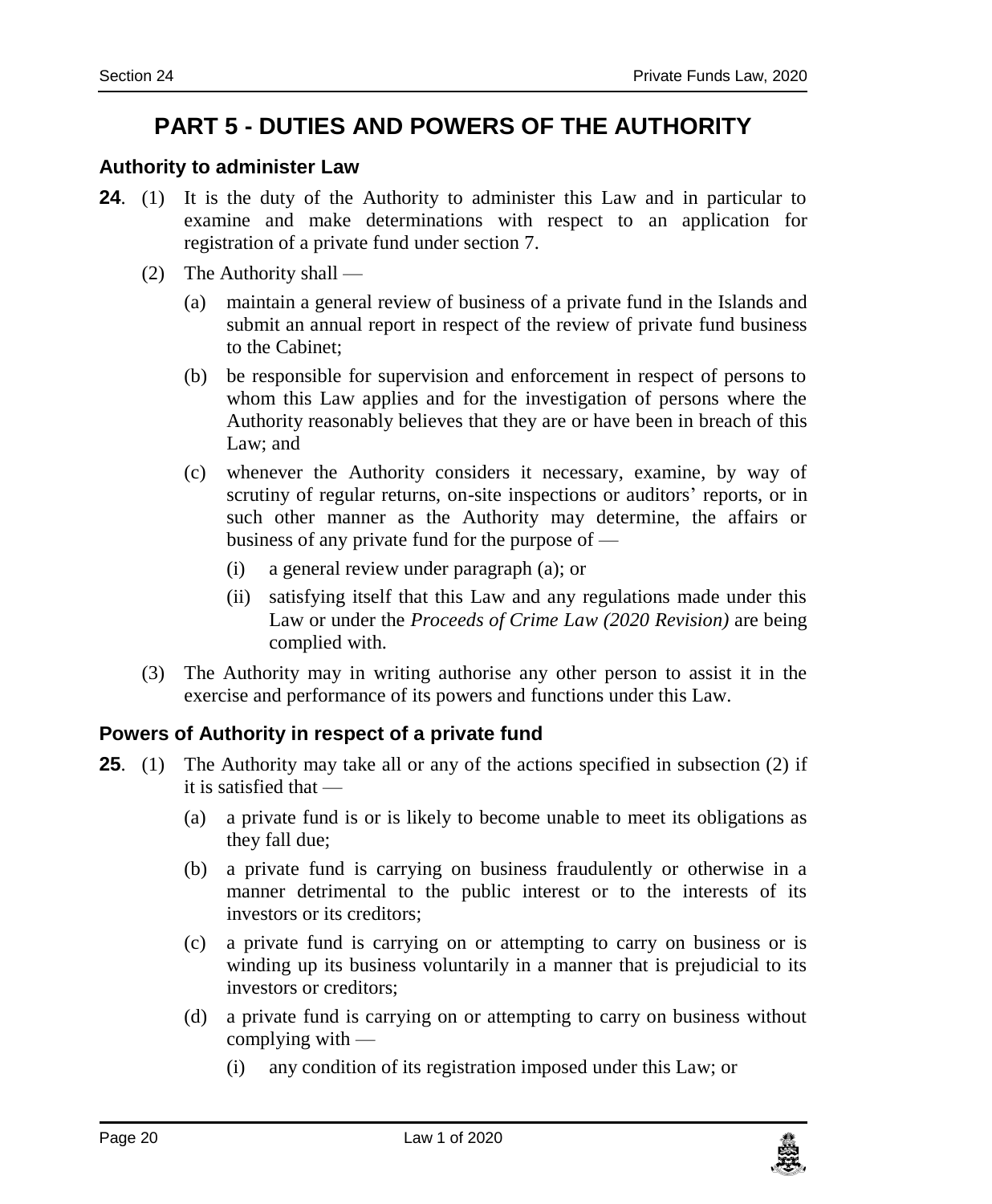- (ii) any other provision of this Law or of the *Anti-Money Laundering Regulations (2020 Revision);*
- (e) the direction and management of a private fund has not been conducted in a fit and proper manner; or
- (f) a person holding a position as an operator, manager or officer of a private fund is not a fit and proper person to hold the respective position.
- (2) For the purposes of subsection (1), the actions the Authority may take in respect of a private fund are to —
	- (a) cancel any registration under section 7 in respect of the private fund;
	- (b) impose conditions or further conditions on any private fund and to amend or revoke those conditions;
	- (c) require the substitution of any promoter or operator of the private fund;
	- (d) appoint a person to advise the private fund on the proper conduct of its affairs; and
	- (e) appoint a person to assume control of the affairs of the private fund.
- (3) If the Authority takes action under subsection (2), it may
	- (a) apply to the Grand Court for an order to take such other action as it considers necessary to protect the interests of investors in, and creditors of, the private fund; and
	- (b) subsequently, take any other action provided for under subsection (2).
- (4) Where it considers it necessary or appropriate to do so, and if it is practical to do so, the Authority shall inform the investors of a private fund of any action it is taking or intending to take in respect of the private fund under this section.
- (5) A person appointed under subsection  $(2)(d)$  or (e) is appointed at the expense of the private fund, and any expense incurred by the Authority by virtue of the appointment is an amount due to the Authority and payable by the private fund.
- (6) A person appointed under subsection  $(2)(e)$  has all the powers necessary, to the exclusion of any operator, to administer the affairs of the private fund in the best interests of the investors and creditors of the private fund, and to appoint delegates to assist in that task.
- (7) The powers referred to in subsection (6) include the power to terminate the business of the private fund.
- (8) A person appointed in respect of a private fund under subsection  $(2)(d)$  or (e) shall —
	- (a) when requested to do so by the Authority, supply the Authority with such information in respect of the private fund as may be specified by the Authority;

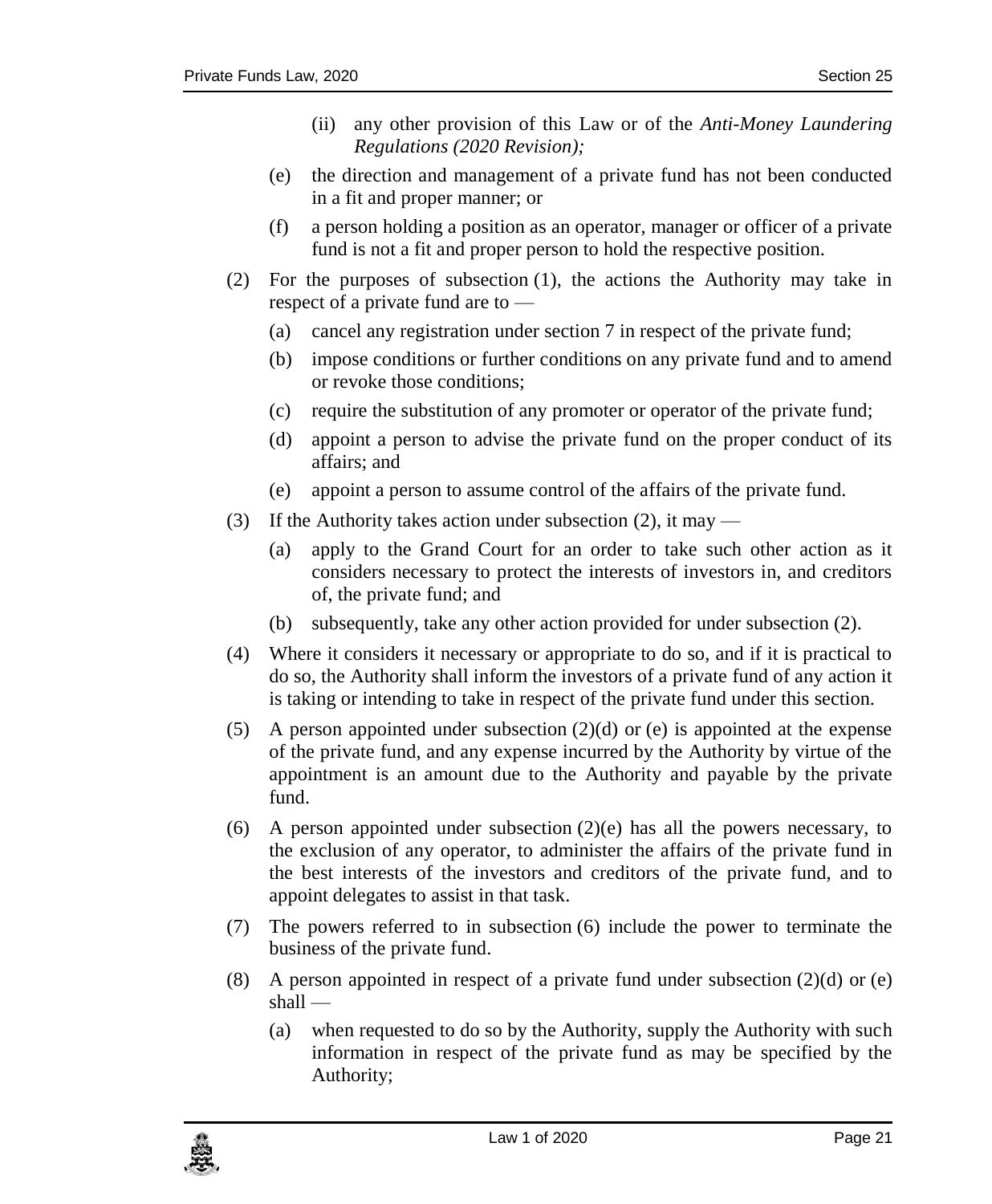- (b) within three months of the person's appointment, or within such other period as the Authority may specify, prepare and supply to the Authority a report on the affairs of the private fund making, where appropriate, recommendations in respect of the private fund; and
- (c) if the person's appointment is not terminated after supplying the report referred to in paragraph (b), supply to the Authority such other information, reports and recommendations as the Authority specifies.
- (9) If a person appointed under subsection  $(2)(d)$  or (e) fails to comply with an obligation under subsection (8) or, in the Authority's opinion, is not carrying out the person's obligations in respect of the private fund satisfactorily, the Authority may revoke the appointment and appoint another person under subsection  $(2)(d)$  or  $(e)$ .
- (10) On receipt of any information or a report under subsection (8) in respect of a private fund, the Authority may —
	- (a) require the private fund to reorganise its affairs in a manner specified by the Authority;
	- (b) if the private fund is a company incorporated under the *Companies Law* (*2020 Revision*), apply to the Grand Court under section 94 of the *Companies Law* (*2020 Revision*) for the company to be wound up by the Grand Court in accordance with that Law;
	- (c) if the private fund is a foreign company as defined by section 183 of the *Companies Law* (*2020 Revision*), apply to the Grand Court for an order to wind up the foreign company;
	- (d) if the private fund is a limited liability company, apply to the Grand Court under Part 8 of the *Limited Liability Companies Law* (*2020 Revision*) for the company to be wound up by the Grand Court in accordance with that Law;
	- (e) if the private fund is a unit trust governed by the laws of the Islands, apply to the Grand Court for an order directing the trustee to wind up the private fund; or
	- (f) if the private fund is a partnership governed by the laws of the Islands, apply to the Grand Court for an order to dissolve or wind up the partnership,

and may take such action in respect of the appointment or continued appointment of the person appointed under subsection  $(2)(d)$  or  $(e)$  as it considers appropriate.

(11) If the Authority takes action under subsection (10), it may apply to the Grand Court for an order to take such other action as it considers necessary to protect the interests of investors and creditors of the private fund, and take any other action provided for in that subsection or subsection (2).

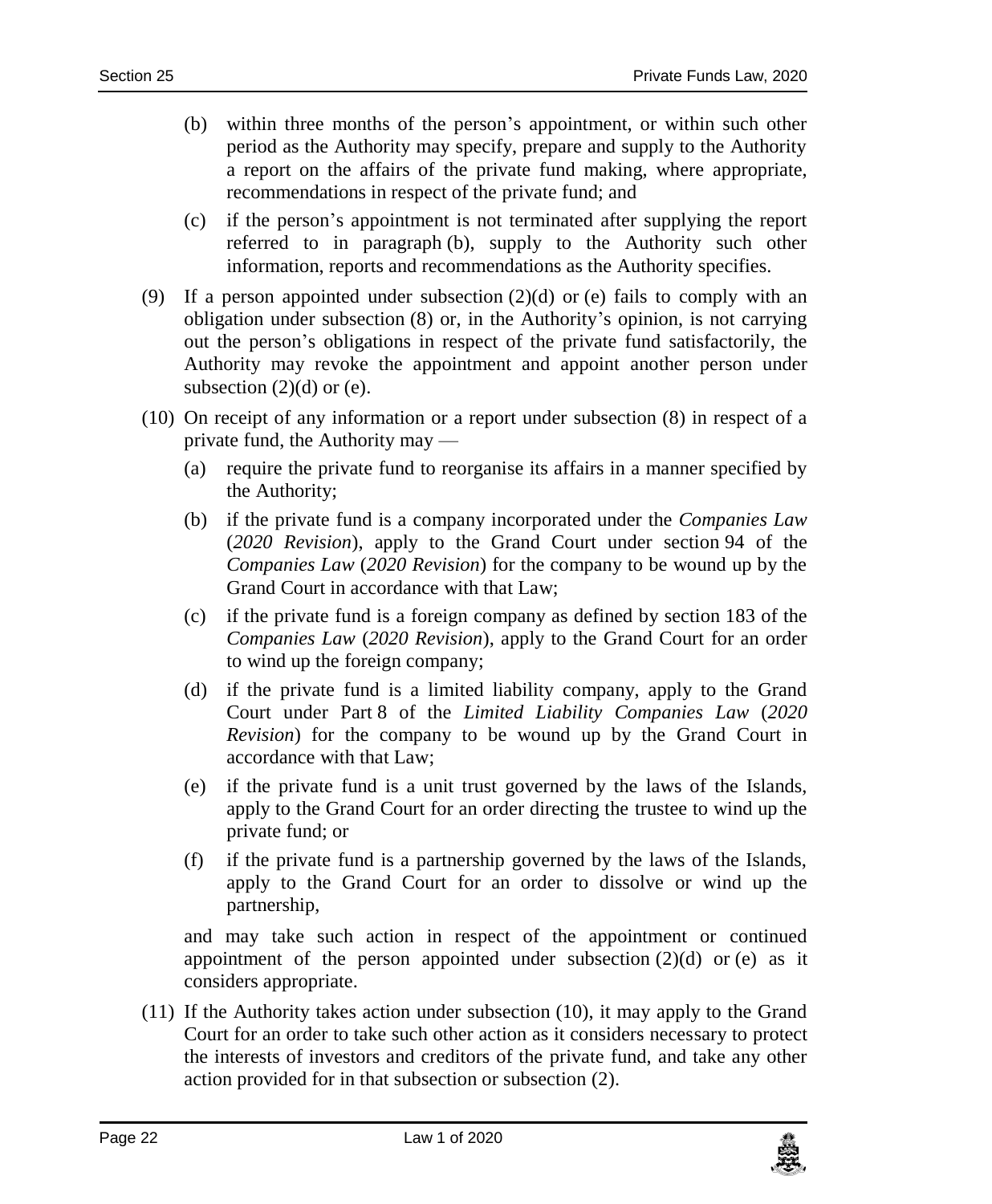- (12) Where the Grand Court makes an order on an application made in accordance with subsection  $(10)(e)$ , the Grand Court may grant the trustee such indemnity as it considers appropriate out of the assets of the private fund.
- (13) Without prejudice to any other power of the Authority, the Authority may, at any time, cancel any registration under section 7 in force in respect of a private fund if the Authority is satisfied that the private fund has ceased to carry on or to attempt to carry on business as a private fund or is winding up or is dissolved.
- (14) Nothing in this section shall be construed as limiting any power conferred on the Authority by section 24 or by any other provision of this Law or the regulations made under this Law.
- (15) In determining for the purposes of this Law whether a person is a fit and proper person, regard shall be had to all circumstances, including that person's —
	- (a) honesty, integrity and reputation;
	- (b) competence and capability; and
	- (c) financial soundness.

#### <span id="page-22-0"></span>**26. Powers of Authority, etc., to search in accordance with search warrant**

- **26.** (1) If a magistrate is satisfied on an application made by the Authority or a police officer of the rank of Inspector or above that there are reasonable grounds for suspecting that an offence under this Law has been, is being or is about to be committed in certain premises, the magistrate may issue a warrant authorising the Authority or a police officer and such other persons as may reasonably be needed to assist the Authority or the police officer —
	- (a) to enter those premises, using force if necessary;
	- (b) to search the premises and any person in the premises;
	- (c) if it is necessary to do so, to break open and search anything on the premises in which a record may be stored or concealed;
	- (d) to take possession of, and secure against interference any record that appears to indicate that any offence under this Law has been, is being or is about to be committed; and
	- (e) to inspect and take copies of any record on the premises that appears to indicate that an offence under this Law has been, is being or is about to be committed, or, if this is not practical, to take away or deliver any such records to the Authority.
	- (2) If a record is taken away by, or delivered to the Authority in accordance with subsection  $(1)(e)$ , the Authority may retain it for as long as is necessary to

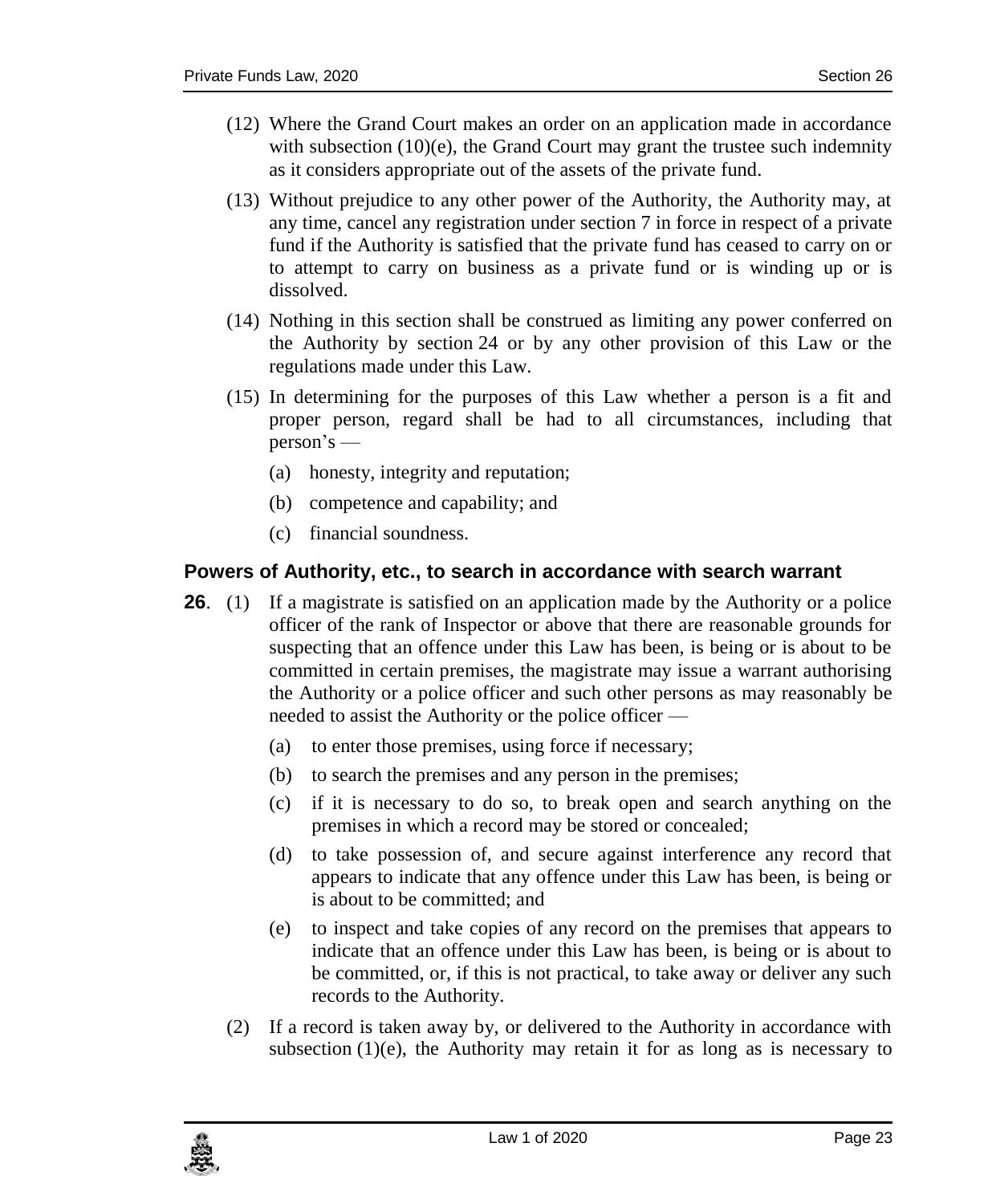allow it to be inspected and for copies or abstracts to be taken and it is then to be returned to the premises from which it was taken.

- (3) While a record is in the possession of the Authority in accordance with subsection (2), the Authority shall allow a person who would be entitled to inspect it if it were not in the possession of the Authority to inspect and take copies and abstracts of it at any reasonable time.
- (4) If a person has a lien on a record, nothing done under this section in relation to the record prejudices the lien.
- (5) Nothing in this section authorises a person to search a person of the opposite sex.
- (6) In this section,"**premises**" includes
	- (a) land, whether or not covered by buildings;
	- (b) any structure, whether or not attached to land; and
	- (c) a means of transport.

#### <span id="page-23-0"></span>**27. Authority shall not be hindered**

<span id="page-23-1"></span>**27**. A person shall not hinder the Authority in the exercise of any of its powers under this Law, and a person who contravenes this provision commits an offence and is liable on conviction to a fine of two hundred thousand dollars.

## **PART 6 - MISCELLANEOUS PROVISIONS**

#### <span id="page-23-2"></span>**28. Appeals**

- **28.** (1) An appeal lies to the Grand Court from a decision of the Authority to cancel the registration of a private fund under section 25(2).
	- (2) An appeal against a decision of the Authority under subsection (1) shall be on motion, and the appellant, within twenty-one days after the day on which the Authority has given its decision, shall serve on the Authority a notice, in writing signed by the appellant, or the appellant's attorney-at-law, of the appellant's intention to appeal and of the general ground of the appeal.
	- (3) Notwithstanding subsection (2), a person aggrieved by a decision of the Authority may, upon notice to the Authority, apply to the Grand Court for leave to extend the time within which the notice of appeal prescribed by this section may be served, and the Grand Court upon hearing of such application may extend the time prescribed by this section as it deems fit.
	- (4) Subject to subsection (5), the Authority shall, upon receiving the notice of appeal, transmit to the Clerk of the Grand Court without delay a copy of the decision and all papers relating to the appeal.

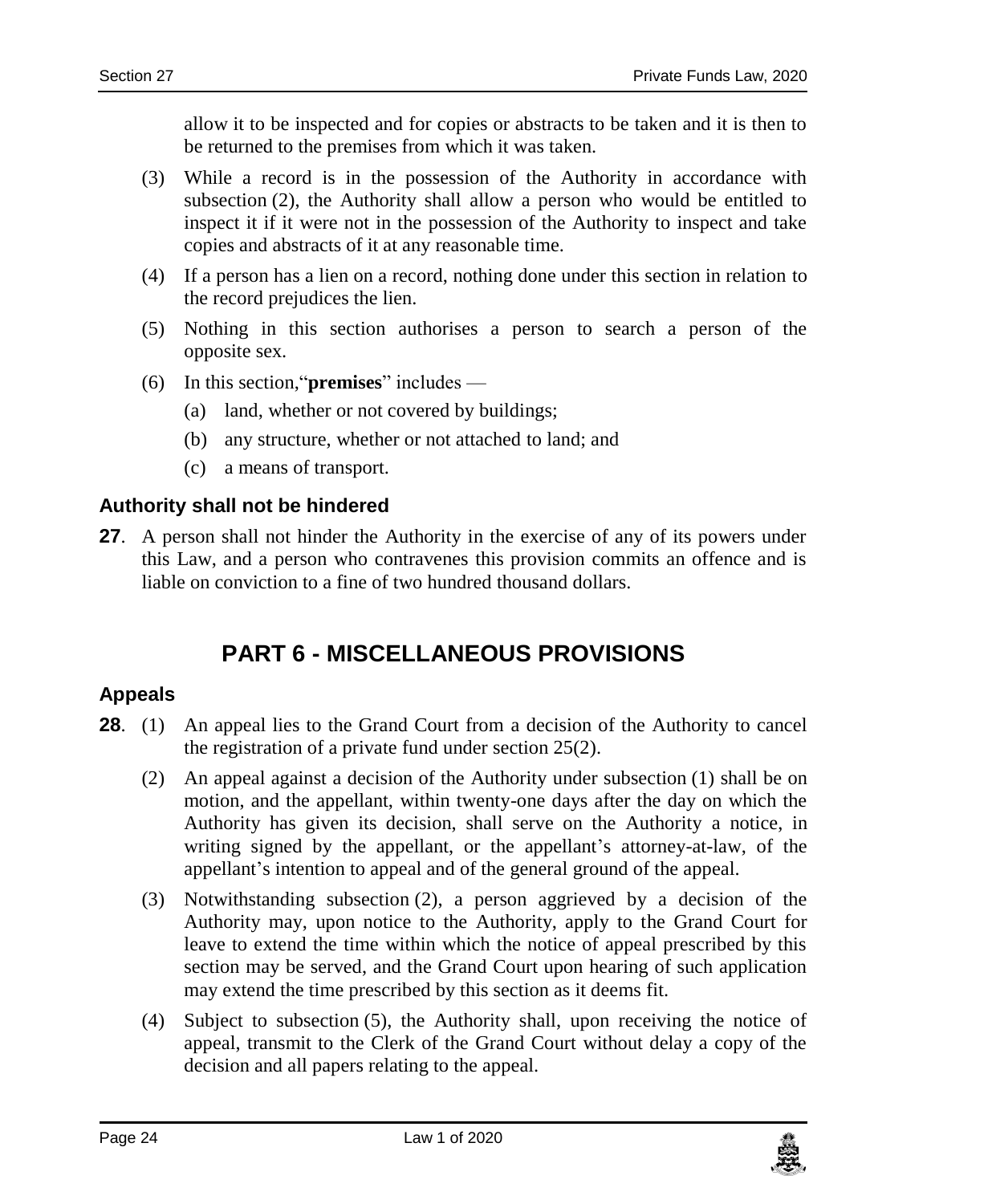- (5) The Authority is not compelled to disclose any information if it is considered that the public interest would suffer by such disclosure.
- (6) The Clerk of the Grand Court shall set the appeal down for hearing and shall cause notice of the date to be published in such manner as the Grand Court may direct.
- (7) At the hearing of the appeal, the appellant shall, before presenting the case, state all the grounds of appeal on which the appellant intends to rely and shall not, unless by leave of the Grand Court, go into any matters not raised by such statements.
- (8) The Grand Court may adjourn the hearing of an appeal and may, upon the hearing of the appeal, confirm, reverse, vary or modify the decision of the Authority or remit the matter with the opinion of the Grand Court thereon to the Authority.
- (9) An appeal against a decision of the Authority shall not have the effect of suspending the execution of the decision.

#### <span id="page-24-0"></span>**29. Obligation of auditor**

- **29.** (1) If an auditor, in the course of carrying out an audit of the accounts of a private fund pursuant to section  $13(1)$ , obtains information or suspects that the private fund is  $-$ 
	- (a) unable or likely to become unable to meet its obligations as they fall due;
	- (b) carrying on or attempting to carry on business or winding up its business voluntarily in a manner that is prejudicial to its investors or creditors;
	- (c) carrying on or attempting to carry on business without keeping any or sufficient accounting records to allow its accounts to be properly audited;
	- (d) carrying on or attempting to carry on business in a fraudulent or criminal manner; or
	- (e) carrying on or attempting to carry on business otherwise than in compliance with —
		- (i) this Law or any regulations made under this Law;
		- (ii) the *Monetary Authority Law* (*2020 Revision*);
		- (iii) the *Anti-Money Laundering Regulations (2020 Revision)*; or
		- (iv) a condition of its registration imposed under this Law,

the auditor shall immediately give the Authority written notice of the information or suspicion and, in the case of suspicion, the reason for that suspicion.

(2) Without prejudice to subsection (6), if it appears to the Authority that an auditor has failed to comply with subsection (1), the Authority may instruct the private fund to remove and replace its auditor.

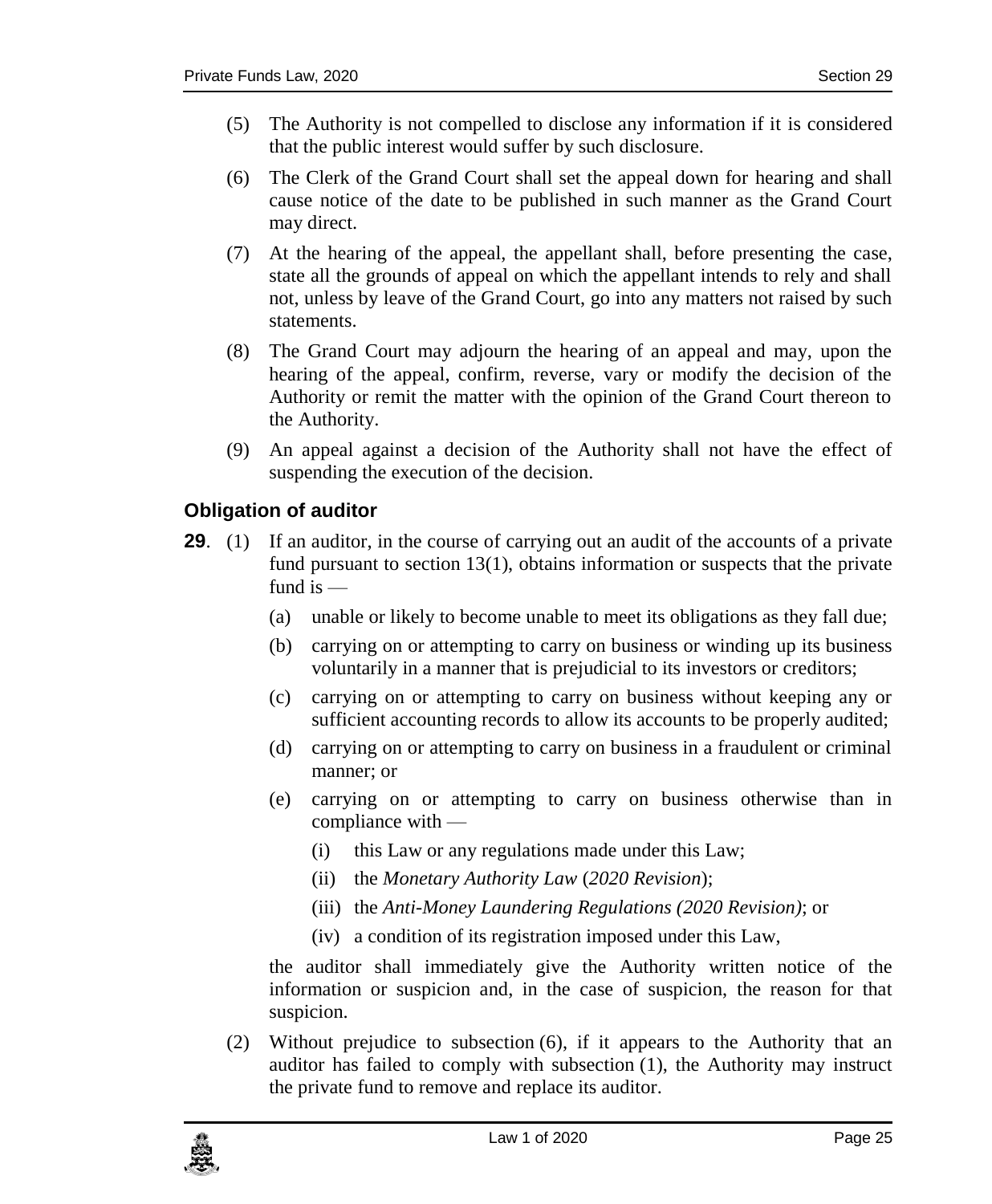- (3) A private fund shall not appoint as an auditor a person removed under subsection (2) unless the Authority is satisfied that the person will in future comply with subsection (1).
- (4) A reference in this section to an auditor carrying out an audit of the accounts of a private fund includes a reference to an auditor who was engaged to carry out such an audit or who was in the course of carrying out such an audit but resigned before carrying out or completing the audit or whose contract to carry out or complete the audit was otherwise terminated.
- (5) A person who contravenes subsection (1) commits an offence and is liable on summary conviction to a fine of twenty thousand dollars.
- (6) Nothing in subsection (1) shall impose on an auditor carrying out an audit of the accounts of a private fund an obligation to do anything that the auditor would not otherwise be required to do in accordance with generally accepted auditing standards, other than the obligation to provide notice and reasons to the Authority.

#### <span id="page-25-0"></span>**30. Exemption from compliance with Trade and Business Licensing Law (2019 Revision)**

**30**. A private fund may carry on business without reference to the *Trade and Business Licensing Law* (*2019 Revision*).

#### <span id="page-25-1"></span>**31 Regulations**

- **31.** (1) The Cabinet may make regulations
	- (a) prescribing anything by this Law required to be prescribed;
	- (b) prescribing forms to be used under this Law;
	- (c) prescribing any returns to be made under this Law;
	- (d) exempting any person or class of persons or business or class of business from any provision of this Law;
	- (e) prescribing any fees payable; and
	- (f) providing for such matters as may be necessary or convenient for carrying out or giving effect to this Law and its administration.
	- (2) Regulations made under this Law may
		- (a) make different provision in relation to different cases or circumstances;
		- (b) apply in respect of particular persons or particular cases or particular classes of persons or particular classes of cases, and define a class by reference to any circumstances; or
		- (c) contain such transitional, consequential, incidental or supplementary provisions as appear to the Cabinet to be necessary or expedient for the purposes of the Regulations.

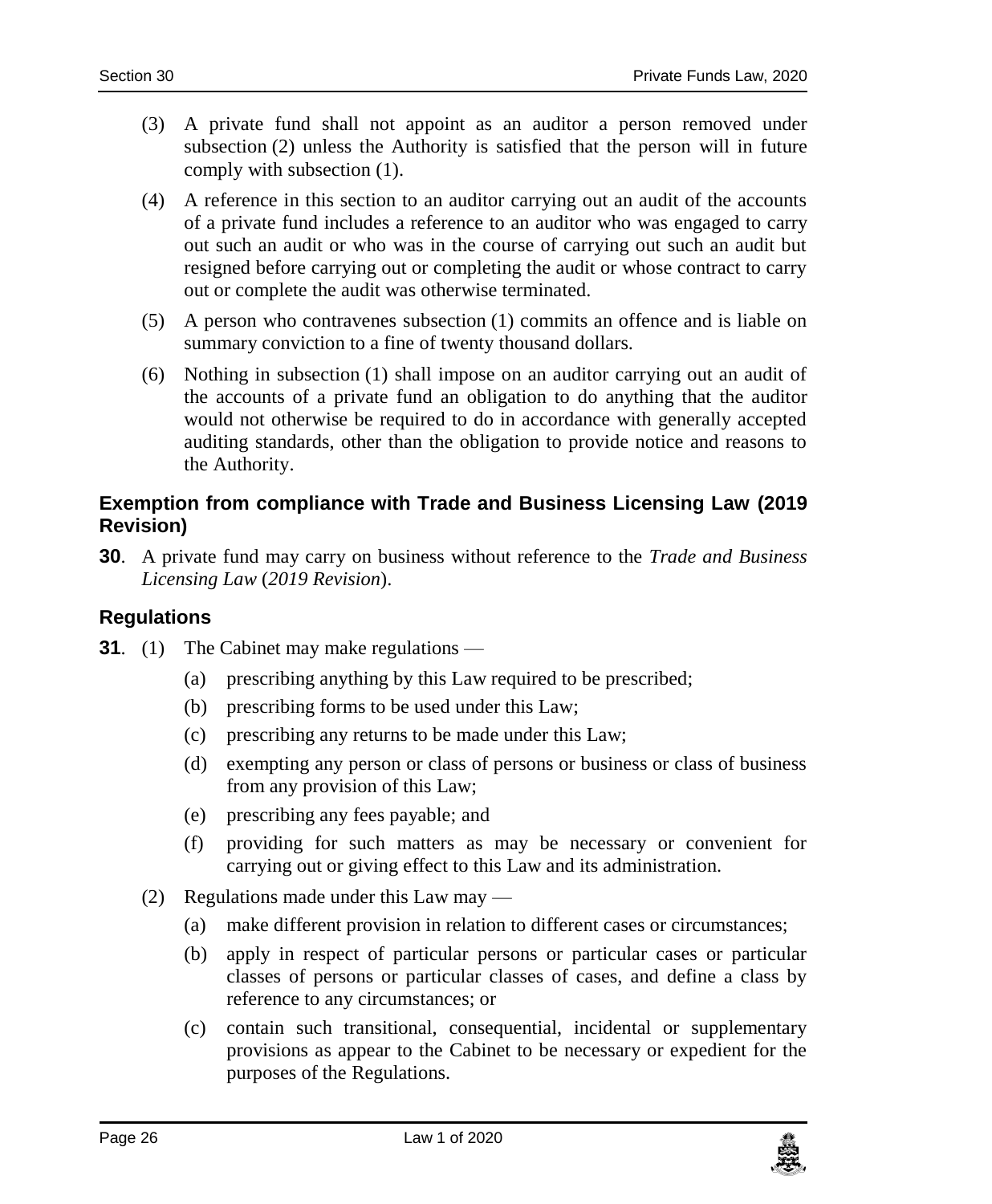- (3) Regulations made under this Law may create an offence punishable by a fine not exceeding twenty thousand dollars.
- (4) Fees prescribed for the purpose of this Law need bear no relationship to the cost of providing any service.

#### <span id="page-26-0"></span>**32. Amendment of Schedule**

**32**. The Cabinet may, after consultation with the Authority, by Order amend the Schedule.

#### <span id="page-26-1"></span>**33. Savings, transitional and consequential provisions**

- **33**. (1) Notwithstanding section 31, the Cabinet may make regulations to provide for such savings, transitional and consequential provisions to have effect in connection with the coming into operation of any provision of this Law as are necessary or expedient.
	- (2) Regulations made under subsection (1) may be given retrospective operation to a day not earlier than the day that this Law comes into force.

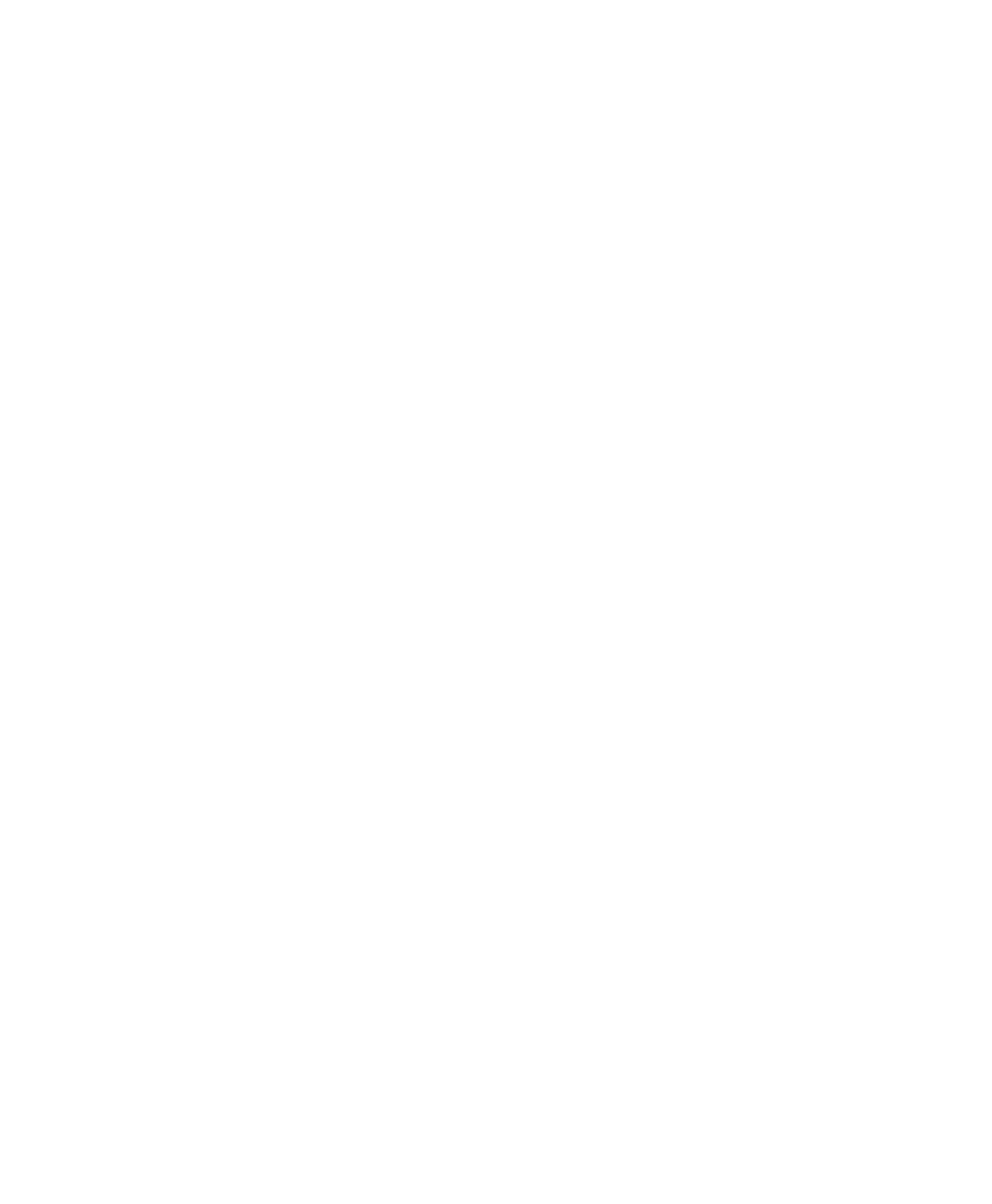## **SCHEDULE**

#### *(Sections 2 and 32)*

#### **Non-fund arrangements**

<span id="page-28-1"></span><span id="page-28-0"></span>The following arrangements, as defined in rules and guidance issued by the Authority under section 34 of the *Monetary Authority Law* (*2020 Revision*), constitute non-fund arrangements —

- (a) pension funds;
- (b) securitisation special purpose vehicles;
- (c) contracts of insurance;
- (d) joint ventures;
- (e) proprietary vehicles;
- (f) officer, manager or employee incentive, participation or compensation schemes, and programmes or schemes to similar effect;
- (g) holding vehicles;
- (h) individual investment management arrangements;
- (i) pure deposit-based schemes;
- (j) arrangements not operated by way of business;
- (k) debt issues and debt issuing vehicles;
- (l) common accounts;
- (m) franchise arrangements;
- (n) timeshare and long-term holiday product schemes;
- (o) schemes involving the issue of certificates representing investments;
- (p) clearing services;
- (q) settlement services;
- (r) funeral plan contracts;
- (s) individual pension accounts;
- (t) structured finance vehicles;
- (u) preferred equity financing vehicles;
- (v) a fund of whose investment interests are listed on a stock exchange (including an over-the-counter-market) specified by the Authority by notice in the Gazette;